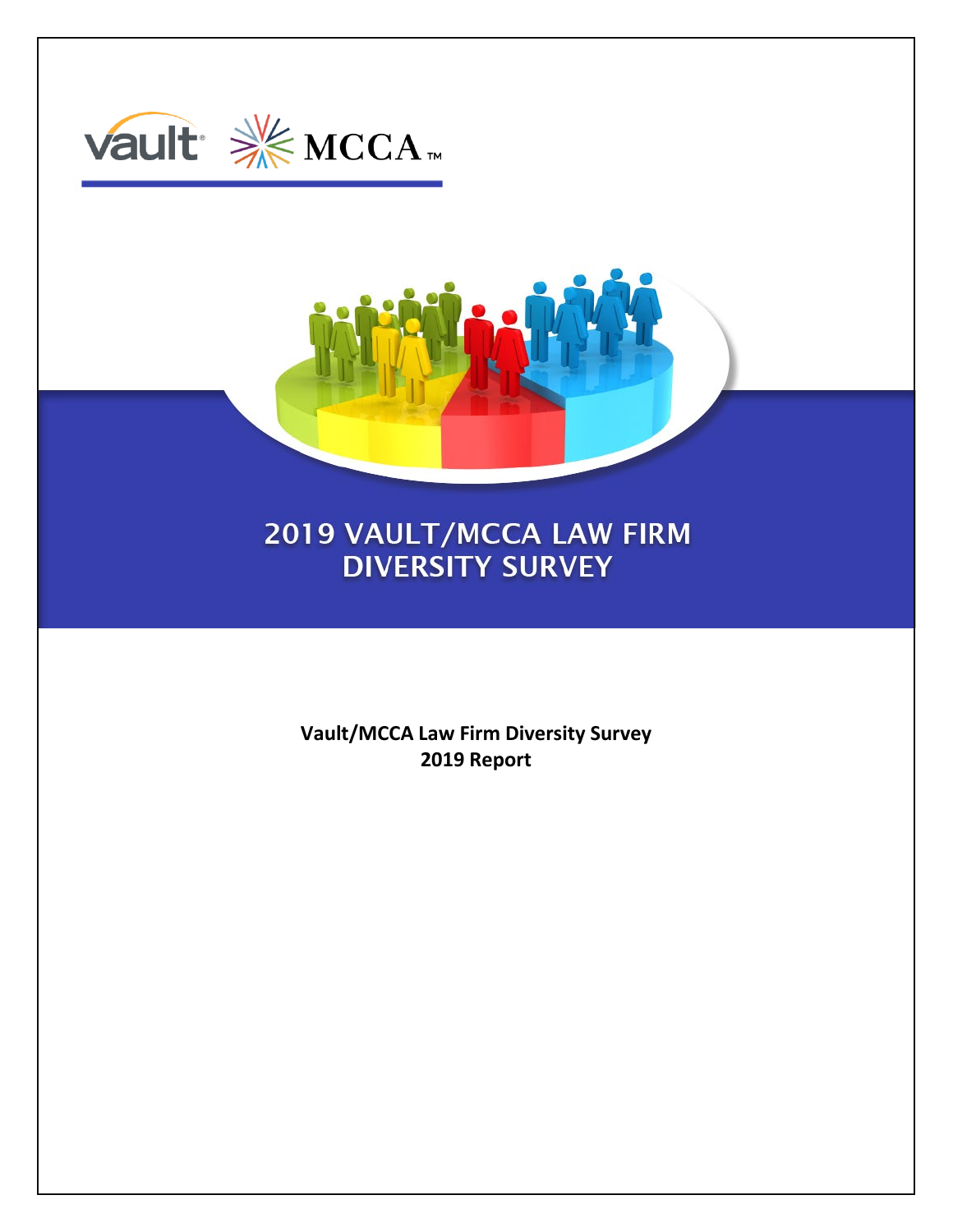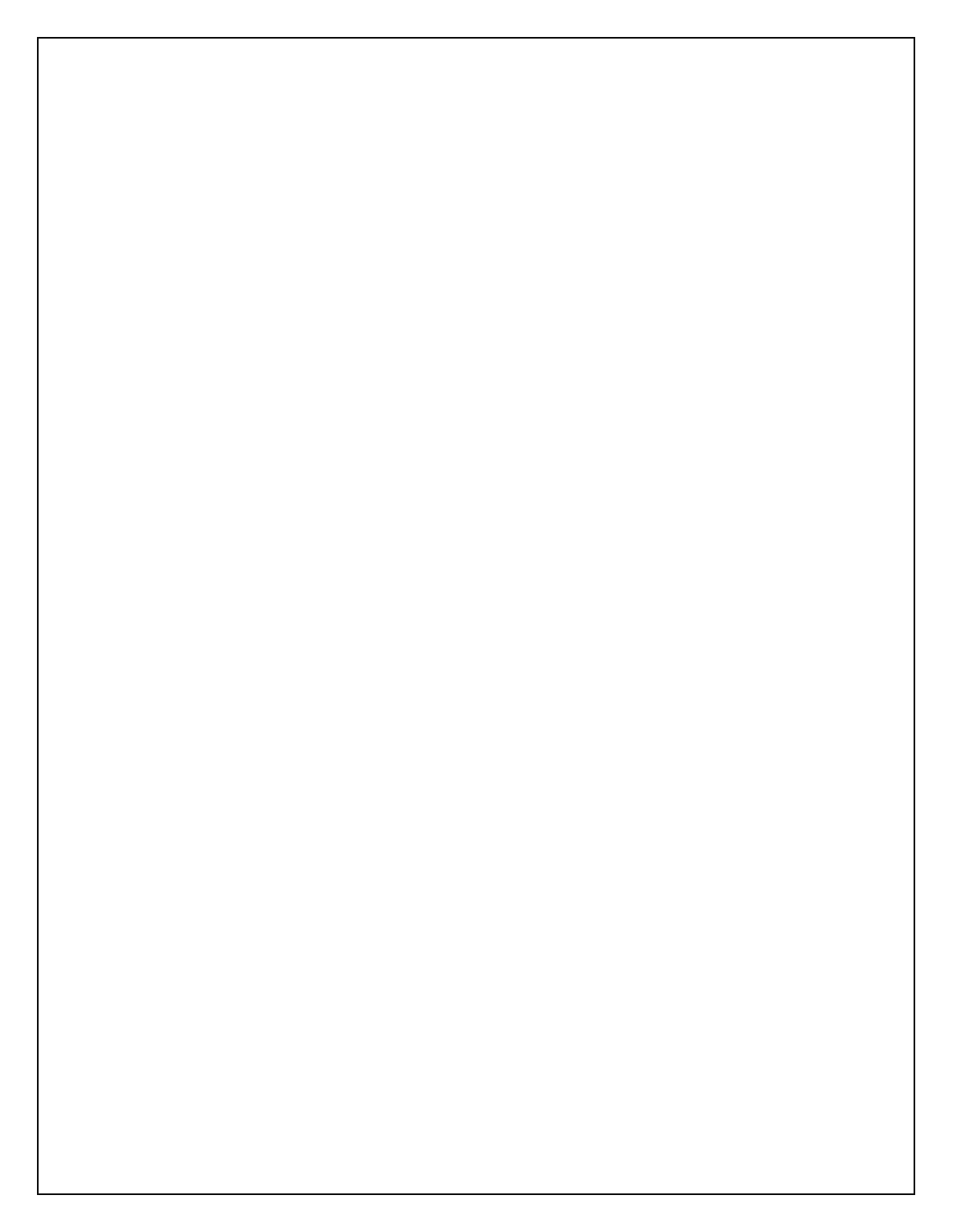#### **Law Firm Sponsors and Underwriters**

The Vault/MCCA Law Firm Diversity Survey and the publication of this report are made possible through the generous support of the following law firms:



#### **Premium Sponsors**

Alston & Bird LLP Arnold & Porter Kaye Scholer LLP Cleary Gottlieb Steen & Hamilton LLP Eversheds Sutherland (US) LLP Kirkland & Ellis LLP

Kobre & Kim LLP Mayer Brown LLP Morgan, Lewis & Bockius LLP Orrick, Herrington & Sutcliffe LLP Paul Hastings LLP



#### **Underwriters**

Akin Gump Strauss Hauer & Feld LLP Allen & Overy LLP Beveridge & Diamond, PC Clifford Chance US LLP Covington & Burling LLP Cravath, Swaine & Moore LLP Davis Polk & Wardwell LLP DLA Piper LLP (US) Fenwick & West LLP Fried, Frank, Harris, Shriver & Jacobson LLP Gibbons P.C. Goulston & Storrs PC Haynes and Boone LLP Hogan Lovells US LLP Hunton Andrews Kurth LLP Kramer Levin Naftalis & Frankel LLP Latham & Watkins LLP McGuireWoods LLP

Moritt Hock & Hamroff LLP Morrison & Foerster LLP Neal, Gerber & Eisenberg LLP Ogletree, Deakins, Nash, Smoak & Stewart, P.C. O'Melveny & Myers LLP Paul, Weiss, Rifkind, Wharton & Garrison LLP Proskauer Rose LLP Ropes & Gray LLP Schulte Roth & Zabel LLP Shearman & Sterling LLP Simpson Thacher & Bartlett LLP Stroock & Stroock & Lavan LLP Sullivan & Cromwell LLP Wachtell, Lipton, Rosen & Katz Weil, Gotshal & Manges LLP Willkie Farr & Gallagher LLP WilmerHale Womble Bond Dickinson (US) LLP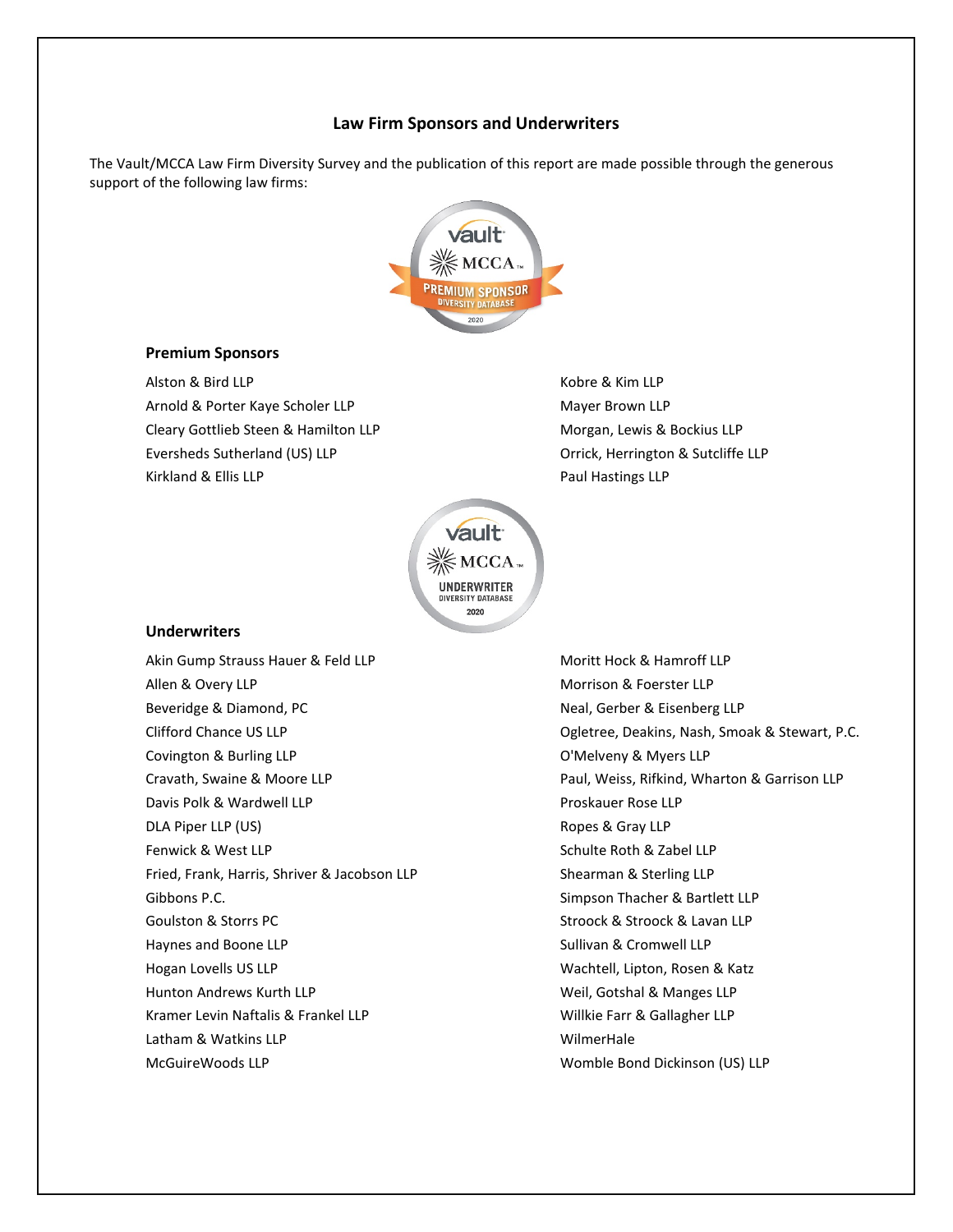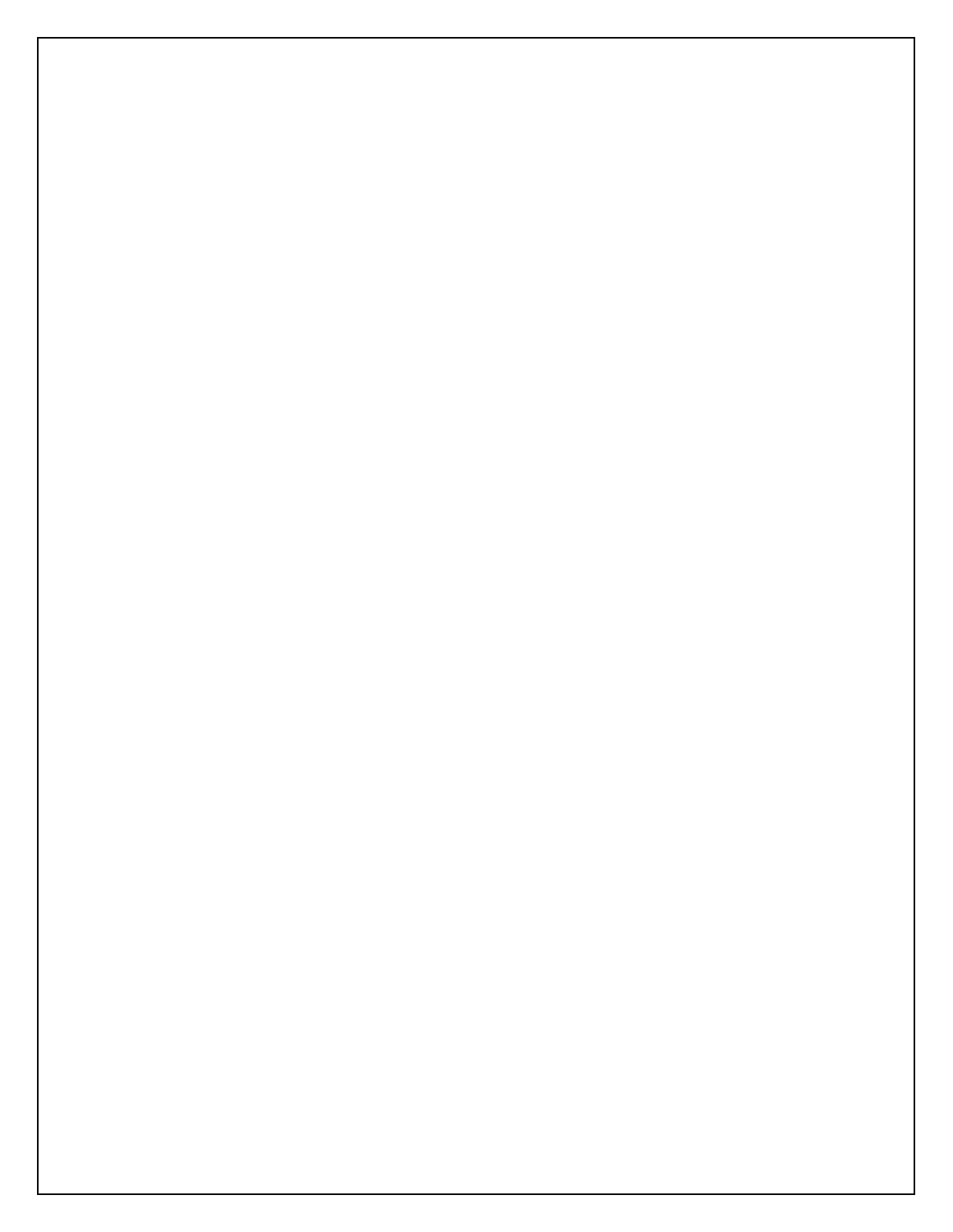### **Table of Contents**

| Multiracial, Alaska Native/American Indian and Native Hawaiian/Pacific Islander14 |
|-----------------------------------------------------------------------------------|
|                                                                                   |
|                                                                                   |
|                                                                                   |
|                                                                                   |
|                                                                                   |
|                                                                                   |
|                                                                                   |

Copyright ©2019 Vault and Minority Corporate Counsel Association. All rights reserved. Vault and the Minority Corporate Counsel Association hereby grant permission for copies of materials herein to be made, in whole or part, for classroom use in an institution of higher learning or for use by not-for-profit legal service organization, provided that the use is for informational, non-commercial purposes only and any copy of the materials or portion thereof acknowledges original publication by Vault and the MCCA, including the title of the publication, the name of the author, and the legend: "Reprinted by permission of Vault and the Minority Corporate Counsel Association. All rights reserved." No part of this publication may be reproduced, stored in a retrieval system, or transmitted in any form or by any means, electronic, mechanical, photocopying, recording or otherwise, without the prior written permission of the publisher. To request permission, contact Vault at legaldiversity@vault.com.

Nothing contained herein is to be considered as the rendering or legal advice for specific cases, and readers are responsible for obtaining such advice from their own legal counsel. These materials and any attachments or related materials herein are intended for educational and informational purposes only.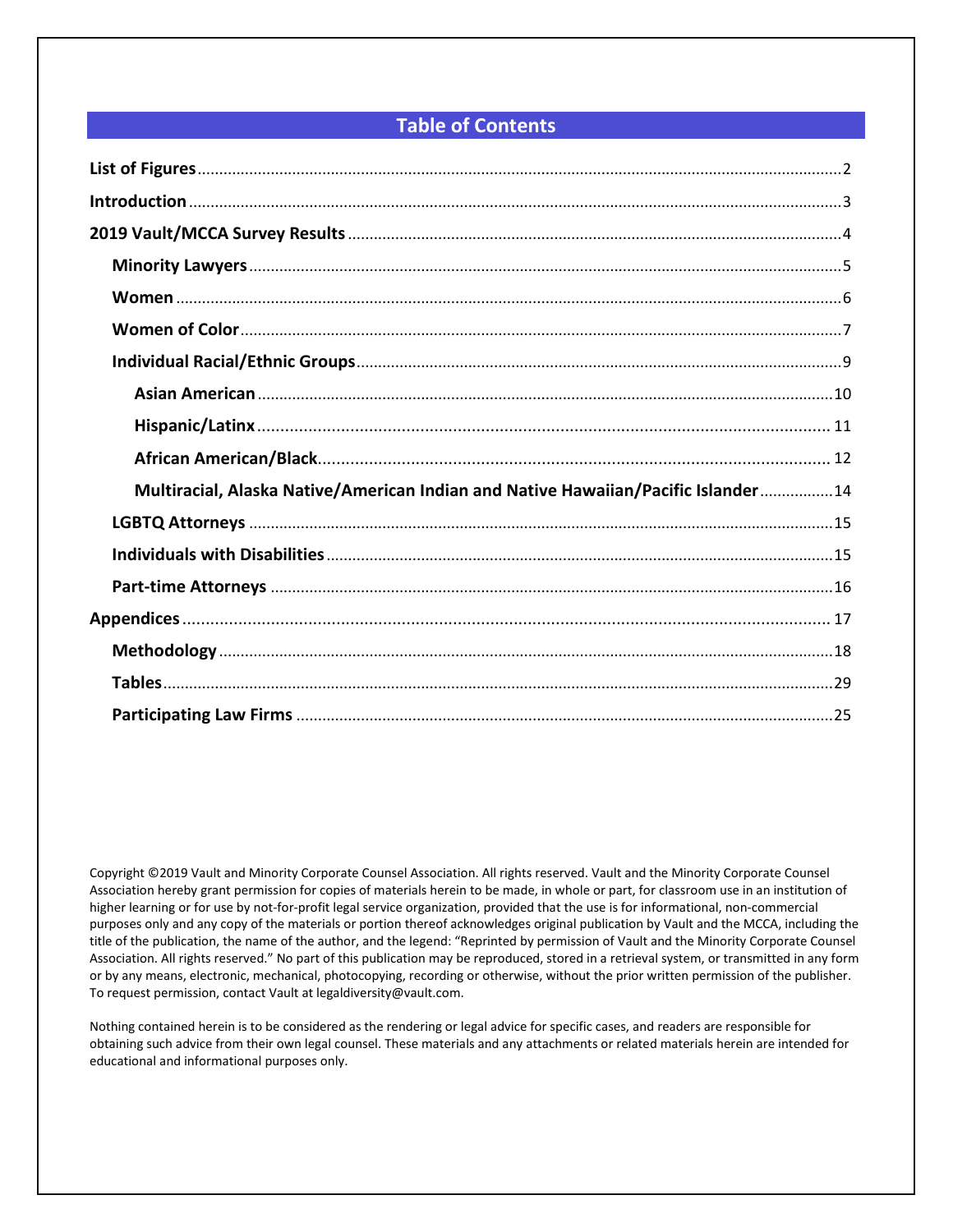# **List of Figures**

### **Tables**

| Table 3. Departures among Largest Racial/Ethnic Groups as Percentage of Law Firm Population 12       |  |
|------------------------------------------------------------------------------------------------------|--|
|                                                                                                      |  |
|                                                                                                      |  |
|                                                                                                      |  |
| Table A4. African American/Black, Asian American and Hispanic/Latinx Lawyers 22                      |  |
| Table A5. Multiracial, Alaska Native/Native American and Native Hawaiian/Pacific Islander Lawyers 23 |  |
|                                                                                                      |  |

## **Figures**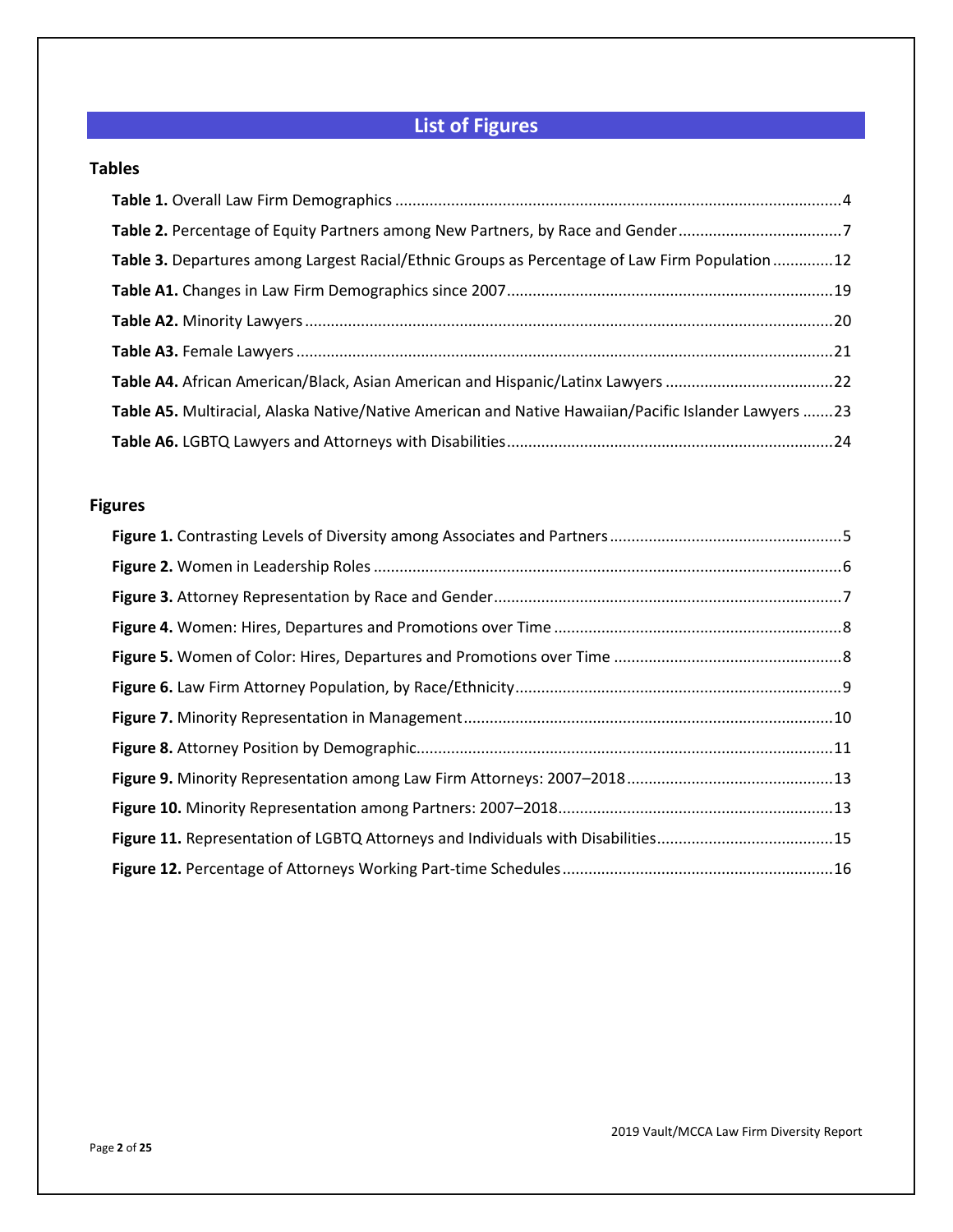### **Introduction**

#### October 2019

Since 2004, Vault and the Minority Corporate Counsel Association (MCCA) have worked with law firms and corporate counsel across the country to develop a standardized resource for measuring diversity progress. Now in its 16th year, the Vault/MCCA Law Firm Diversity Survey collects information from law firms about the steps they are taking to recruit and retain a more diverse workforce. The survey gathers detailed breakdowns of law firm populations by race/ethnicity, gender, sexual orientation and disability status across attorney levels—from summer associates hired to partners promoted and from the lawyers who serve on management committees to the attorneys who leave their firms. Firms are asked to outline their initiatives and goals with respect to diversity and inclusion, and to explain how management is held accountable for achieving those goals.

This year, 238 law firms participated in the Vault/MCCA Survey, a majority of whom have taken part for the last 10 years. Their responses are available in the Law Firm Diversity Database [\(http://mcca.vault.com\)](http://mcca.vault.com/). The database also maintains an archive of survey data collected since 2008, thus offering uniquely comprehensive demographic snapshots of the nation's leading law firms and the industry as a whole. Access to the Law Firm Diversity Database is provided at no charge to the legal community to promote transparency and accountability and in the belief that the pursuit of progress is a shared endeavor.

This report, compiled by Vault, highlights industry-wide findings from the most recent Vault/MCCA Survey conducted in the spring of 2019. Law firm demographic statistics were reported as of the end of the 2018 calendar year.

We thank all the law firms who have taken the time to complete the survey, the corporate legal departments who have been the driving force behind this initiative, and the database sponsors without whose generous financial support this project would not be possible.

Vera Djordjevich Veranting and the United States of the United States and the United States of the United States Managing Director, Research & Consulting President & Chief Executive Officer Vault Inc. Minority Corporate Counsel Association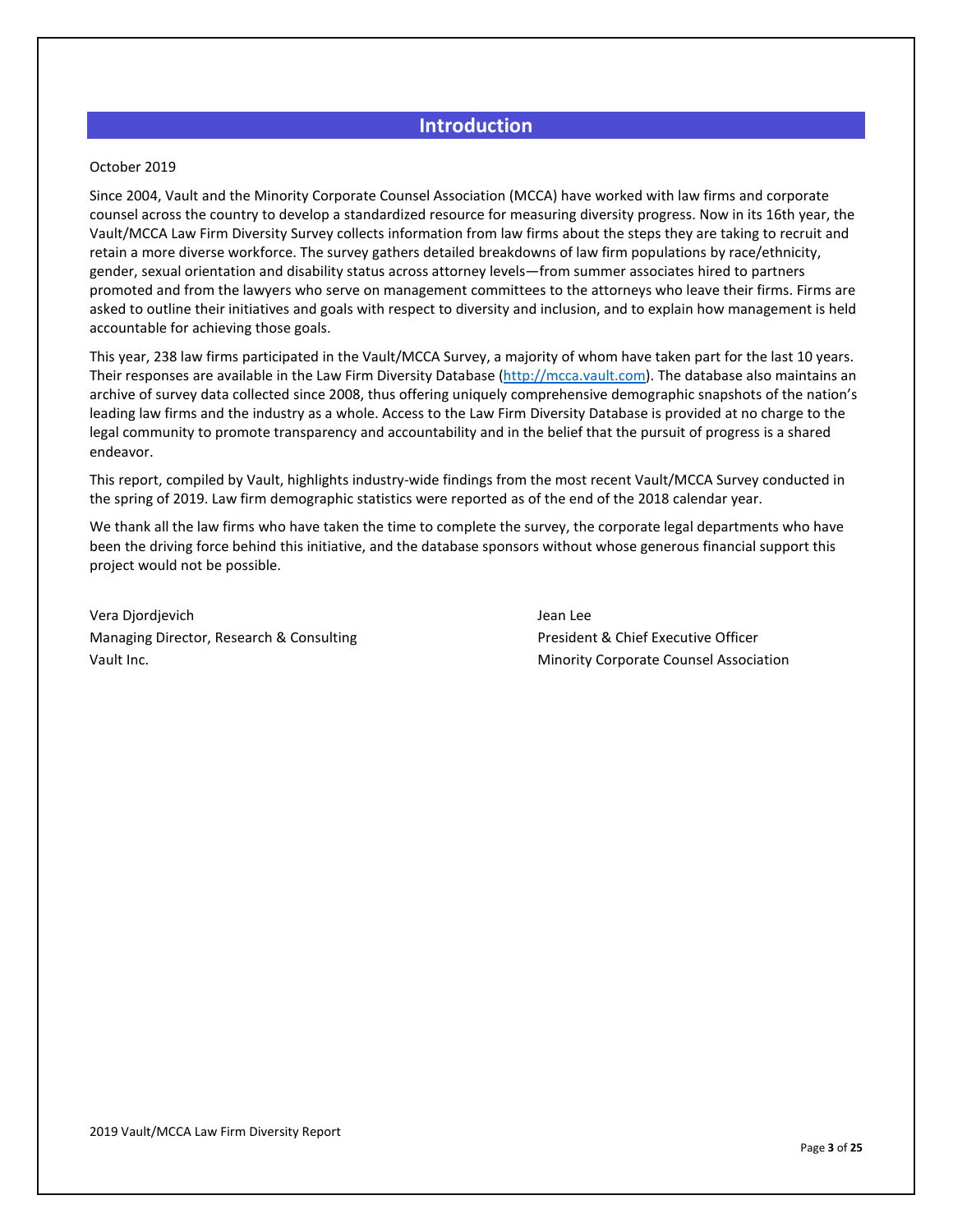### **2019 Vault/MCCA Survey Results**

The Vault/MCCA Survey collects information for seven different racial/ethnic groups: White/Caucasian, African American/Black, Hispanic/Latinx, Asian American, Alaska Native/American Indian, Native Hawaiian/Pacific Islander and Multiracial. The survey breaks out the numbers by gender and also solicits data for LGBTQ attorneys and Individuals with Disabilities.

The latest survey results underscore ongoing trends, including some of the same broad issues highlighted in previous years:

- $\triangleright$  Law firm populations are slowly becoming more diverse, although demographic changes have been slow to trickle upward, and firms continue to struggle with retention of diverse attorneys, particularly people of color.<sup>[1](#page-7-0)</sup>
- $\triangleright$  While all of the minority groups tracked in this survey contend with issues of underrepresentation, the specific challenges faced by each group vary.
- $\triangleright$  More women serve as partners and law firm leaders than in the past, although they have yet to achieve gender parity, and women of color enjoy fewer of these successes than their white colleagues.

| TABLE 1. OVERALL LAW FIRM DEMOGRAPHICS* |                         |            |            |                        |                    |                 |                |  |
|-----------------------------------------|-------------------------|------------|------------|------------------------|--------------------|-----------------|----------------|--|
| Demographic                             | 2L Summer<br>Associates | Associates | Of Counsel | Non-equity<br>Partners | Equity<br>Partners | All<br>Partners | All<br>Lawyers |  |
| White/Caucasian                         | 66.39%                  | 73.38%     | 85.93%     | 89.77%                 | 89.87%             | 89.30%          | 81.69%         |  |
| Asian American                          | 13.13%                  | 11.99%     | 5.25%      | 4.21%                  | 3.73%              | 3.86%           | 7.70%          |  |
| Hispanic/Latinx                         | 7.55%                   | 5.46%      | 3.41%      | 3.33%                  | 2.62%              | 2.81%           | 4.08%          |  |
| African American/Black                  | 7.76%                   | 4.83%      | 3.06%      | 2.45%                  | 1.94%              | 2.08%           | 3.45%          |  |
| Multiracial                             | 3.81%                   | 3.24%      | 1.44%      | 1.23%                  | 0.76%              | 0.89%           | 2.02%          |  |
| Alaska Native/American<br>Indian        | 0.25%                   | 0.18%      | 0.20%      | 0.21%                  | 0.14%              | 0.16%           | 0.17%          |  |
| Native Hawaiian/Pacific<br>Islander     | 0.14%                   | 0.08%      | 0.05%      | 0.06%                  | 0.03%              | 0.04%           | 0.06%          |  |
| Openly LGBTQ                            | 5.61%                   | 4.01%      | 2.16%      | 2.02%                  | 1.90%              | 1.93%           | 2.90%          |  |
| Individuals with<br><b>Disabilities</b> | 0.35%                   | 0.55%      | 0.64%      | 0.57%                  | 0.44%              | 0.48%           | 0.53%          |  |
| <b>All Racial Minorities</b>            | 32.63%                  | 25.78%     | 13.41%     | 11.49%                 | 9.21%              | 9.83%           | 17.48%         |  |
|                                         |                         |            |            |                        |                    |                 |                |  |
| All Women                               | 51.37%                  | 46.47%     | 39.96%     | 30.11%                 | 21.64%             | 23.93%          | 36.16%         |  |
| Women of Color                          | 19.27%                  | 14.58%     | 7.05%      | 5.06%                  | 3.08%              | 3.61%           | 9.00%          |  |

\*Unless otherwise indicated, all data in charts and tables reflect the most recent 2019 survey results.

<span id="page-7-0"></span><sup>1</sup> *For the purposes of this report, the terms "minority" and "person of color" refer to individuals identifying with one or more of the following racial/ethnic groups: African American/Black, Hispanic/Latinx, Asian American, Alaska Native/American Indian, Native Hawaiian/Pacific Islander and Multiracial.*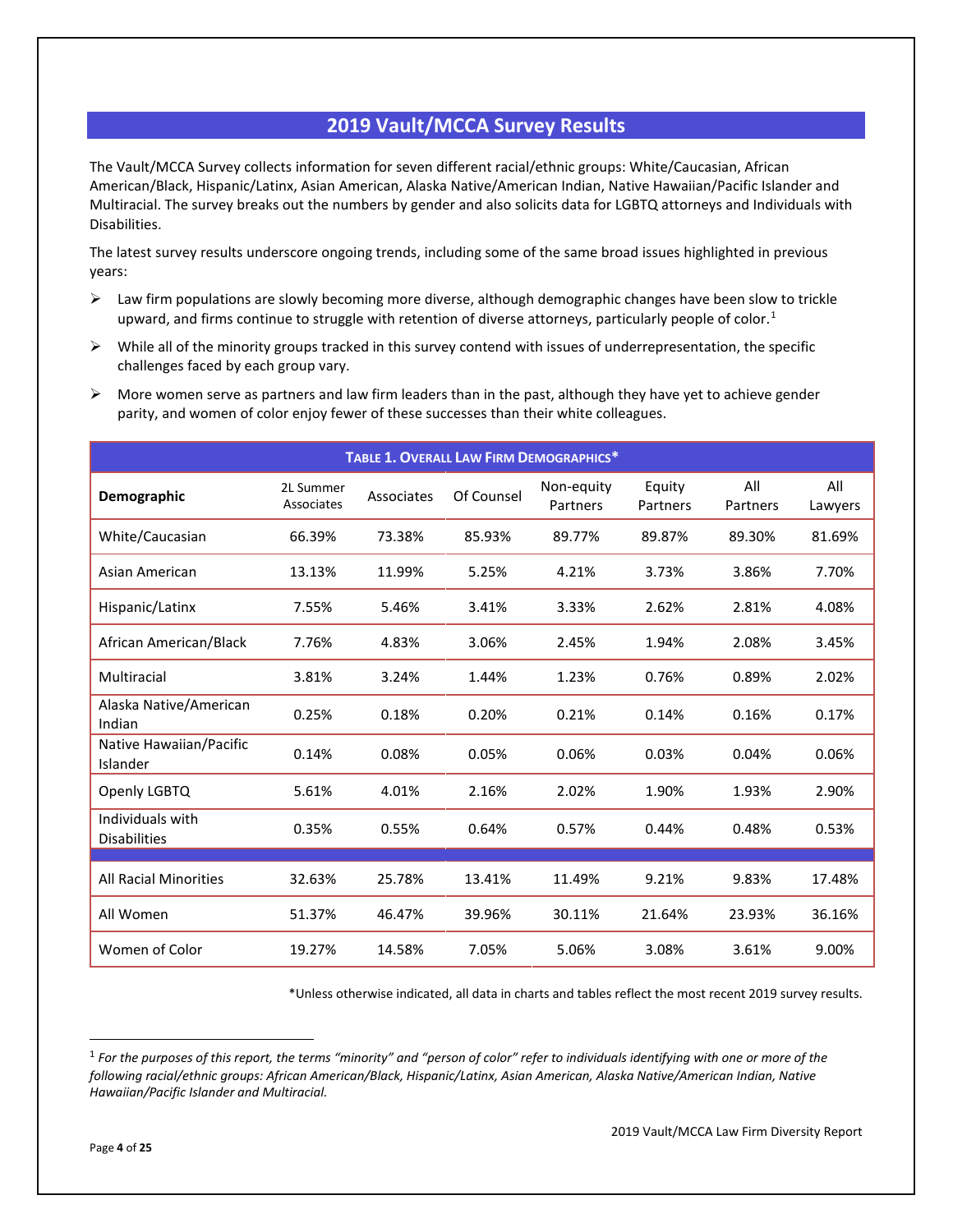#### **MINORITY LAWYERS**

The 2019 survey results included the highest representation of minority attorneys to date. More than 17 percent of law firm attorneys are members of a racial or ethnic minority group. Representation is strongest among summer associates―almost 33 percent of 2Ls at surveyed law firms in 2018 were members of racial or ethnic minority groups―and associates, 26 percent of whom are attorneys of color.

Although the numbers thin within the partnership ranks, minority representation among partners is higher than in prior years. Sixteen percent of the partners promoted in 2018 are attorneys of color, compared to 14 percent in 2017. Minority attorneys now represent 10 percent of all partners and 9 percent of equity partners.

More minority lawyers serve in leadership roles than in the past. Almost 11 percent of attorneys on their firms' management committees are people of color, which is more than a percentage point higher than the results from last year's survey. Minority attorneys represent 10 percent of office heads in the United States and 9 percent of those who lead practice groups.

Yet, even as recruitment and promotion of attorneys of color increase, so does their attrition, and the ranks of attorneys who leave their firms are far more diverse than those who join their partnerships. Twenty-two percent of the lawyers who left their firms last year were members of racial/ethnic minority groups, even though attorneys of color represent only 17 percent of attorneys at surveyed firms. The departure rate among associates was even higher: almost 28 percent of associates who left their firms were attorneys of color.

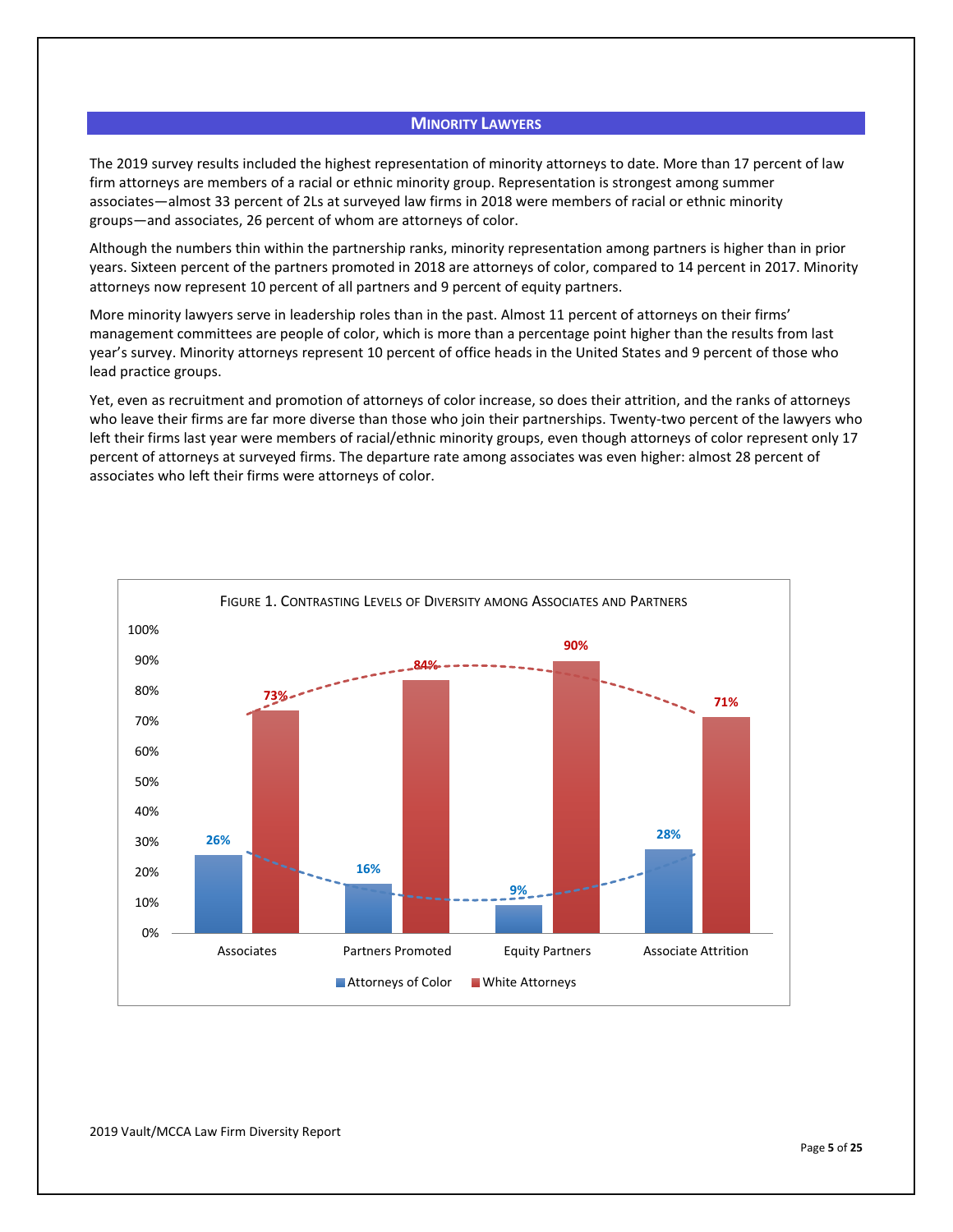#### **WOMEN**

As the population of female attorneys slowly increases, more women are joining the partnership ranks and serving in leadership roles. Notably, this year's survey included the highest percentage of female summer associates to date.

The number of women in law firms, which had remained fairly level for almost a decade since 2007—hovering between 33 and 34 percent—began to climb in 2016 and now exceeds 36 percent. More than 46 percent of associates are women. Women represent 24 percent of all partners and almost 22 percent of equity partners.

Law firms reported that 38 percent of the attorneys promoted to partnership in 2018 were women; while the number is only slightly higher than it was in 2017, it has increased 8 percentage points over the last decade.

Female attorneys represent 26 percent of attorneys who serve on their firms' executive or management committees, 22 percent of attorneys who head U.S. offices and almost 25 percent of practice group leaders. Each of these figures is higher than prior surveys.

Although lateral hiring among women is down since the previous year, the 2018 summer associate classes included more women than men for the first time since Vault and MCCA have conducted this survey. Female law students represented more than 51 percent of 2L summer associates at surveyed firms.

Attrition numbers, while they show marginal increases over last year's results, remain close to the figures reported over the last 12 years. Women represented approximately 41 percent of all attorneys who left their firms in 2018 and 47 percent of departing associates.

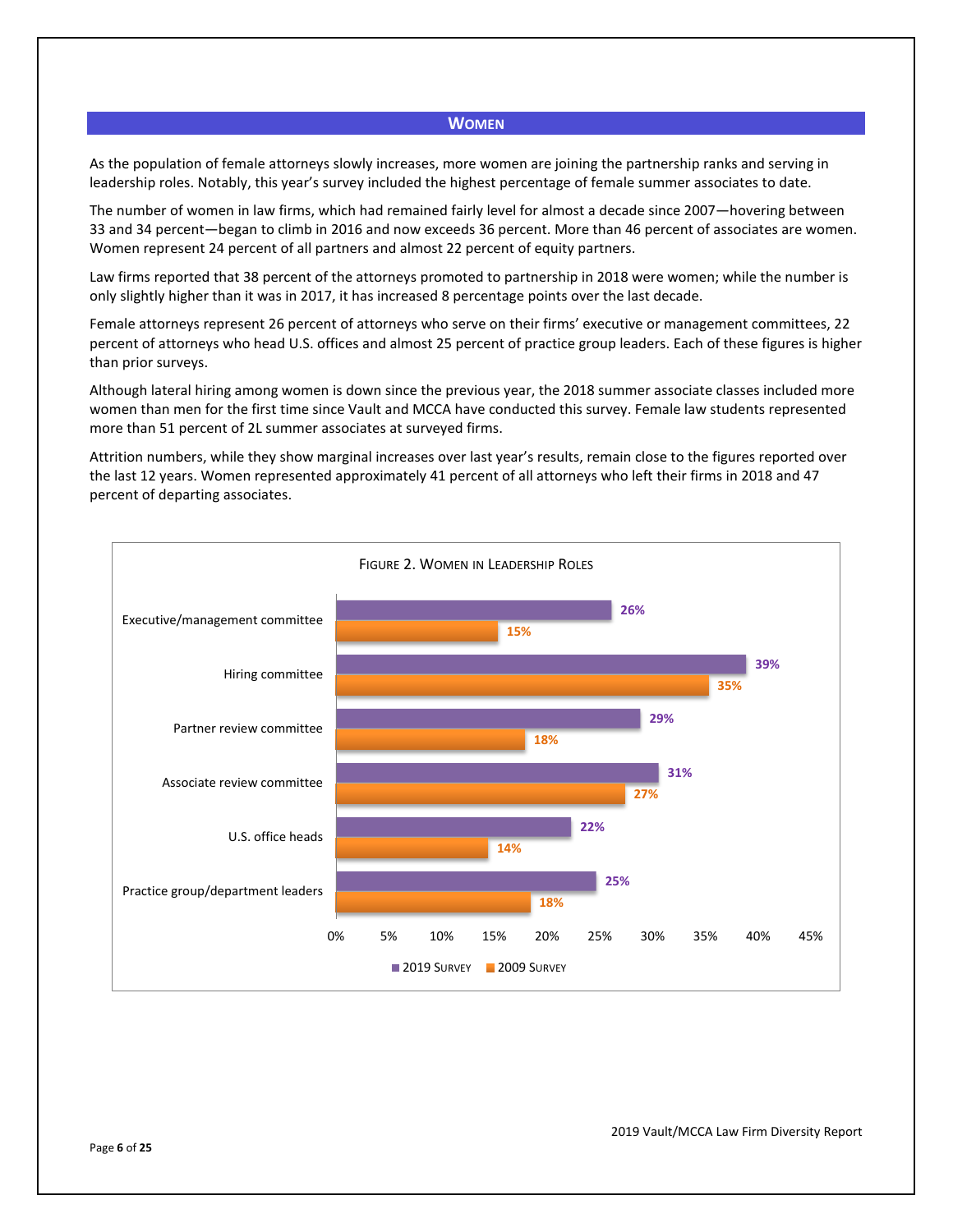#### **WOMEN OF COLOR**

In some respects, the survey results show progress for all women, regardless of race/ethnicity. Both white women and minority women represent a larger proportion of law firm summer associates, associates and partners than they did a decade ago.

Women of color are hired in greater numbers and make up a larger share of the attorney population than men of color. Women represented 59 percent of the minority law students hired as summer associates in 2018 and more than half of all attorneys of color hired. Women of color represent more than 14 percent of associates.

The progress is not as strong at the partner level, however. Although the number of female minority partners has also grown, their representation in the partner ranks remains low. Less than 4 percent of all partners are women of color, and minority women represent just 3 percent of equity partners, compared to 6 percent for minority men and 19 percent for white women.

Attrition among women of color, especially at the associate level, continues to increase. Minority women represented almost 19 percent of the first- and secondyear associates who left their firms in 2018. Twelve percent of all attorneys who left their firms in 2018 were women of color—the highest figure recorded to date.



| Notwithstanding the progress female attorneys have made over the years, men are still more likely to join the |
|---------------------------------------------------------------------------------------------------------------|
| equity partner ranks than women, and women of color are the least likely.                                     |

| TABLE 2. PERCENTAGE OF EQUITY PARTNERS AMONG NEW PARTNERS<br>(includes both lateral hires and internal promotions) |                                                                                        |        |       |       |  |  |  |  |  |
|--------------------------------------------------------------------------------------------------------------------|----------------------------------------------------------------------------------------|--------|-------|-------|--|--|--|--|--|
|                                                                                                                    | <b>White Men</b><br><b>White Women</b><br><b>Minority Men</b><br><b>Minority Women</b> |        |       |       |  |  |  |  |  |
|                                                                                                                    | 56%                                                                                    | 51%    | 52%   | 48%   |  |  |  |  |  |
| New Equity Partners                                                                                                | 1,483                                                                                  | 576    | 203   | 153   |  |  |  |  |  |
| <b>New Partners</b>                                                                                                | 2,671                                                                                  | 1,126  | 389   | 319   |  |  |  |  |  |
| Associates                                                                                                         | 19,934                                                                                 | 15,324 | 5,383 | 7,006 |  |  |  |  |  |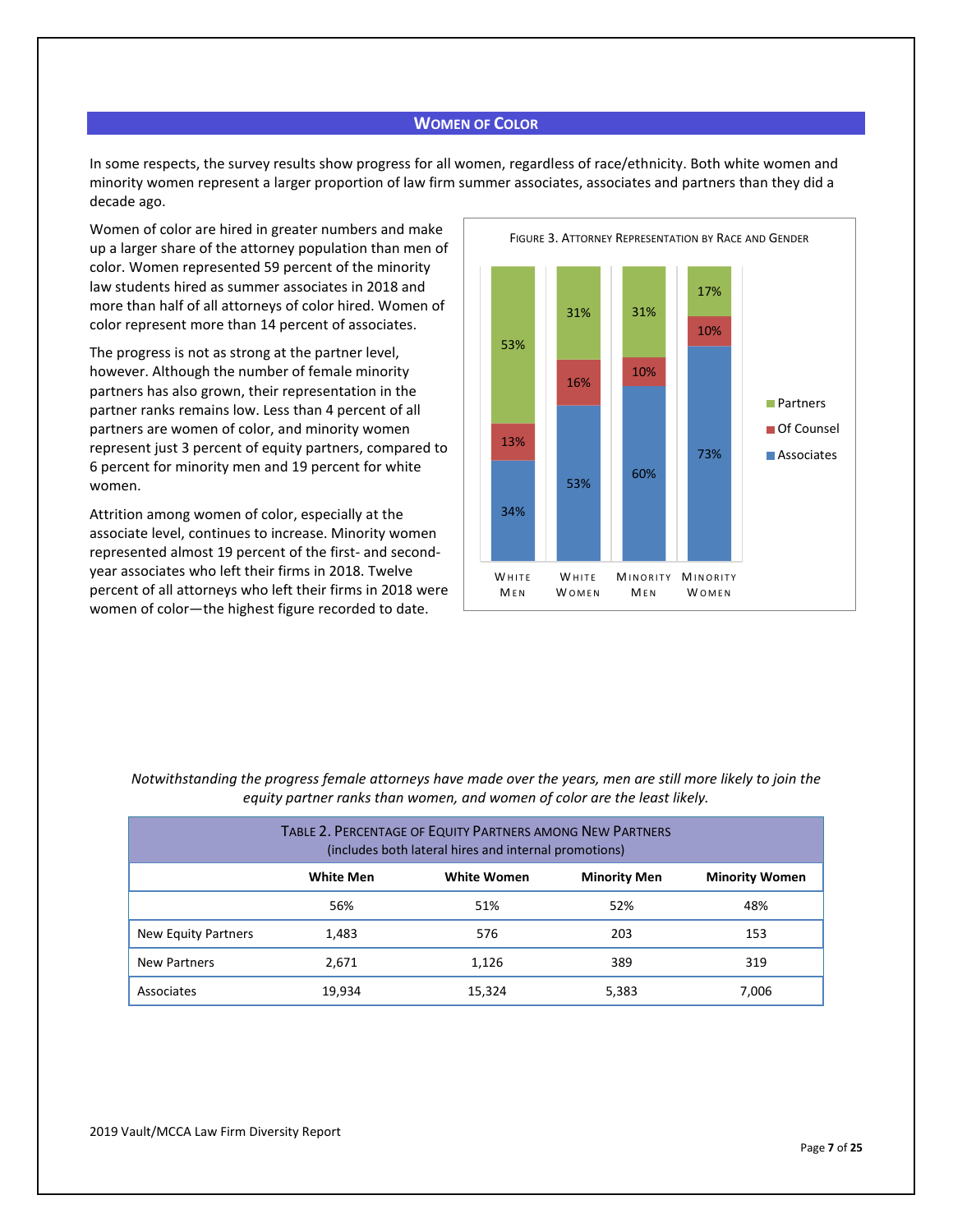



*†Represents percentage of women among attorneys hired each year (incoming associates as well as laterals), compared to percentage of women among attorneys who left their firms that year (associates, counsel and partners) and the percentage of women among attorneys promoted to partnership.*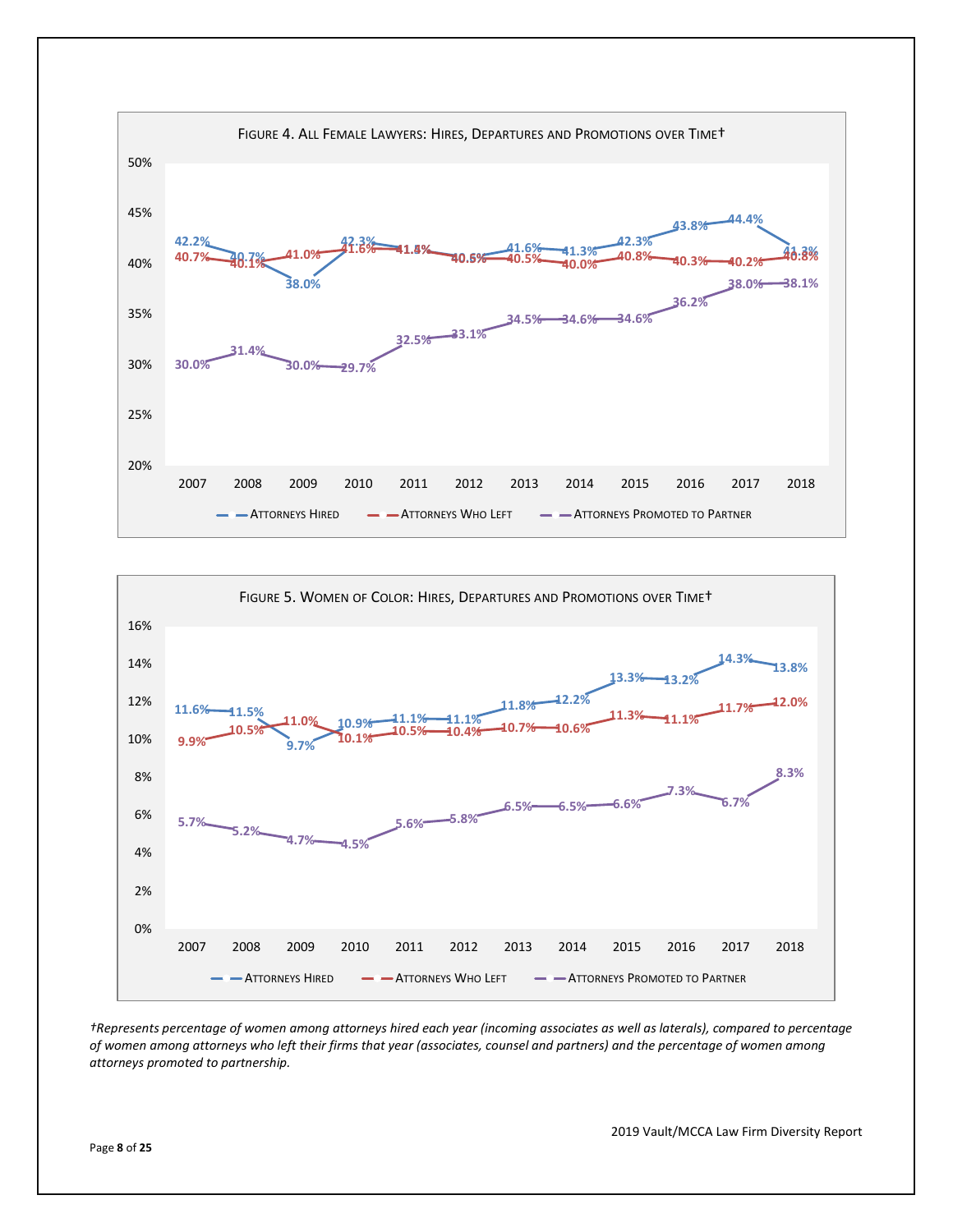#### **Results by Race/Ethnicity**

The following sections highlight significant findings based on the data reported for individual racial/ethnic groups.

- $\triangleright$  Even compared to other minority groups, Asian Americans are significantly underrepresented at partnership and management levels, although the numbers are slowly trending upward.
- While the numbers remain low compared to their share of the U.S. population as a whole, Hispanic and Latinx lawyers have seen slow but steady gains according to the data.
- $\triangleright$  Progress for African American lawyers is less evident, as their numbers in law firms remain below pre-recession levels and they leave their firms at a higher rate than other groups.

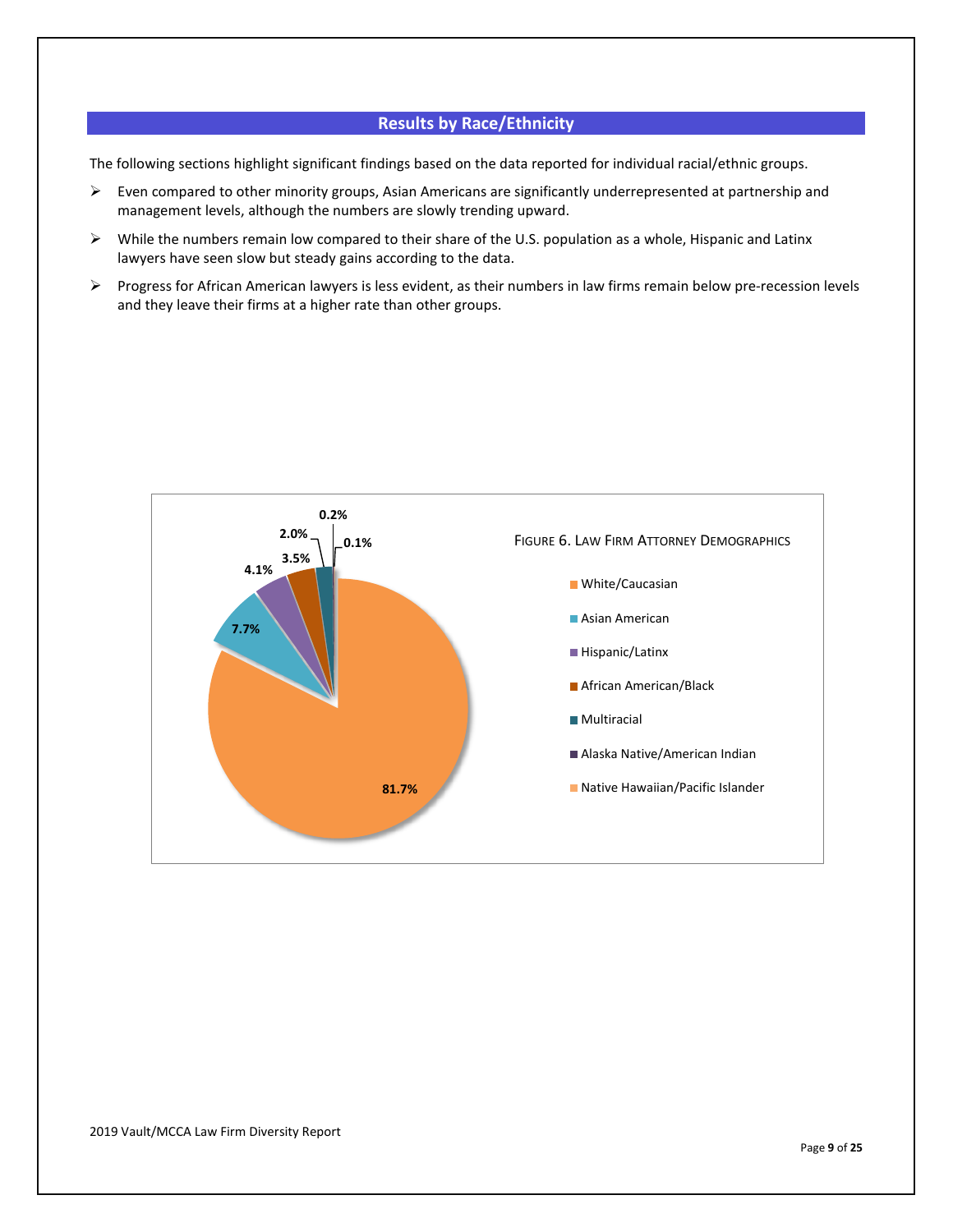#### **ASIAN AMERICAN**

Asian Americans are the largest minority group among law firm attorneys. According to this year's survey, they represent 44 percent of minority lawyers and almost 8 percent of all attorneys in surveyed law firms. Twelve percent of associates and almost 4 percent of partners are Asian Americans. Both figures represent small increases over last year.

Although the overall population of Asian lawyers has grown, the latest survey reported slightly lower percentages of Asian Americans among summer associates and attorneys hired than the previous year.

Asian American attorneys continue to be underrepresented in the upper echelons of law firms. Only 21 percent of Asian American lawyers are partners in their firms, compared to 25 percent of African American attorneys, 29 percent of Hispanic/Latinx lawyers and 46 percent of white attorneys.

While the vast majority (almost 90 percent) of attorneys serving on firm executive or management committees are white, Asian American attorneys represent a disproportionately small share of the minority lawyer membership. Asian Americans represent 44 percent of all minority attorneys in law firms but only 33 percent of the attorneys of color who serve on executive committees.

That said, this year's results did show a slight uptick in the number of Asian Americans promoted to partnership, as well as increases in the number of Asian attorneys in leadership roles. Asian Americans represented almost 7 percent of attorneys promoted to partnership in 2018 and make up 3.5 percent of attorneys serving on executive committees, 4 percent of lawyers on partner review committees and 5 percent of attorneys on associate review committees.



*†Represents racial/ethnic breakdown of minority attorneys, comparing demographics of overall law firm population to demographics of firms' executive/management committees. Note that percentages are based on the total number of attorneys of color.*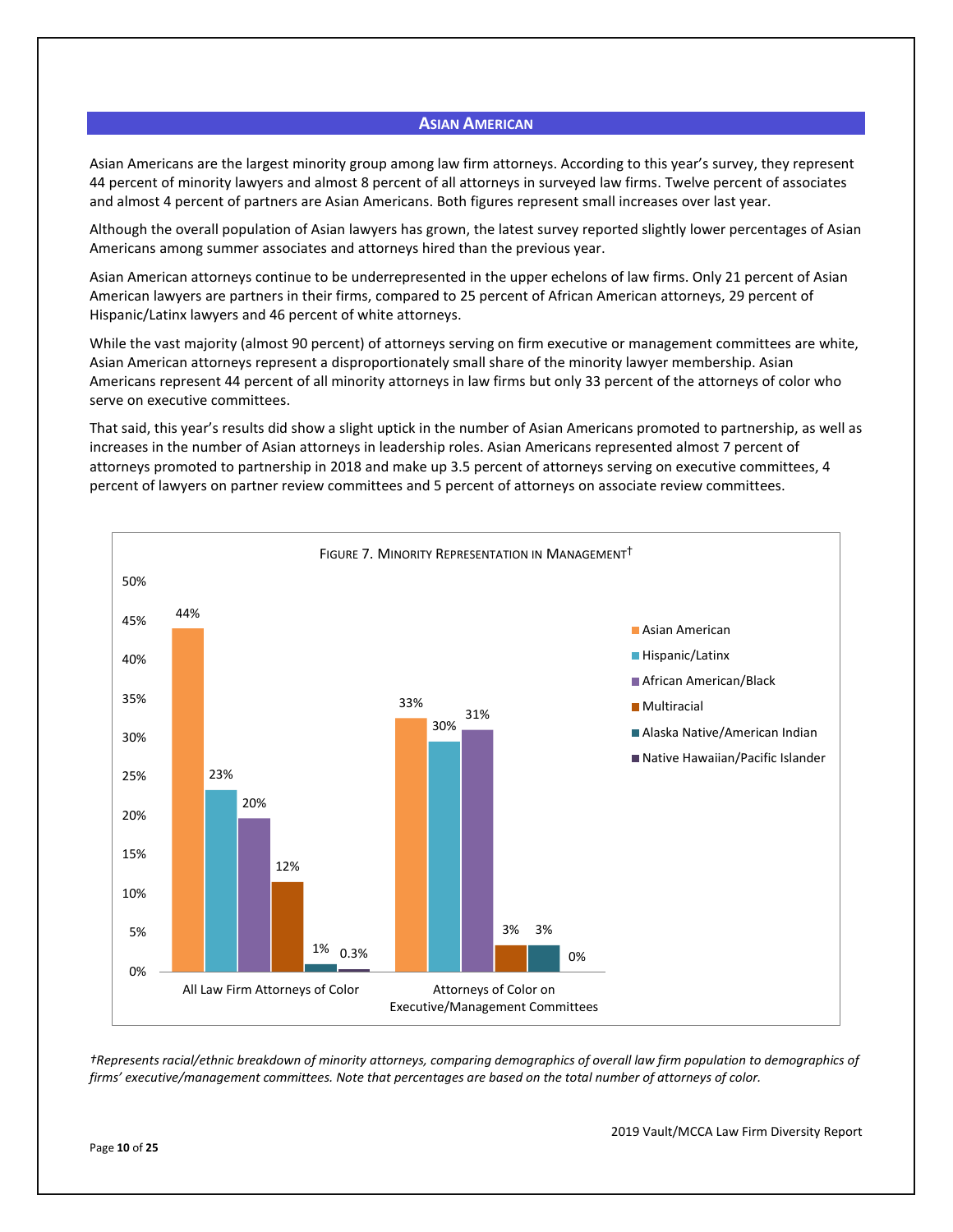#### **HISPANIC/LATINX**

While still disproportionately low relative to their overall population in the United States, the number of Hispanic and Latinx attorneys continues to increase, albeit very slowly. In 2007, Hispanic/Latinx attorneys represented 3 percent of attorneys in law firms; now they represent more than 4 percent.

According to this year's survey, more than 5 percent of associates and just under 3 percent of partners are Hispanic/Latinx. Although the partnership numbers remain low, Hispanic and Latinx lawyers are more likely to be partners at their firms than either black or Asian attorneys. Twenty-nine percent of Hispanic/Latinx lawyers are partners at their firms, while the figures are 25 percent and 21 percent, respectively, for African American and Asian American lawyers.

In 2018, 4 percent of attorneys promoted to their firms' partnerships were Hispanic or Latinx—the highest number in the last six years. At the leadership level, Hispanic and Latinx attorneys represent 3 percent of attorneys on executive committees, 4 percent of lawyers on hiring committees, and close to 3 percent of the attorneys serving on partner review and associate review committees.

Hispanic/Latinx lawyers made up more than 5 percent of all new attorneys hired in 2018 and more than 7 percent of 2L summer associates that year. As is true for other racial/ethnic minority groups, women outnumber men among the summer associates, although the Hispanic/Latinx lawyers hired laterally included more men than women.

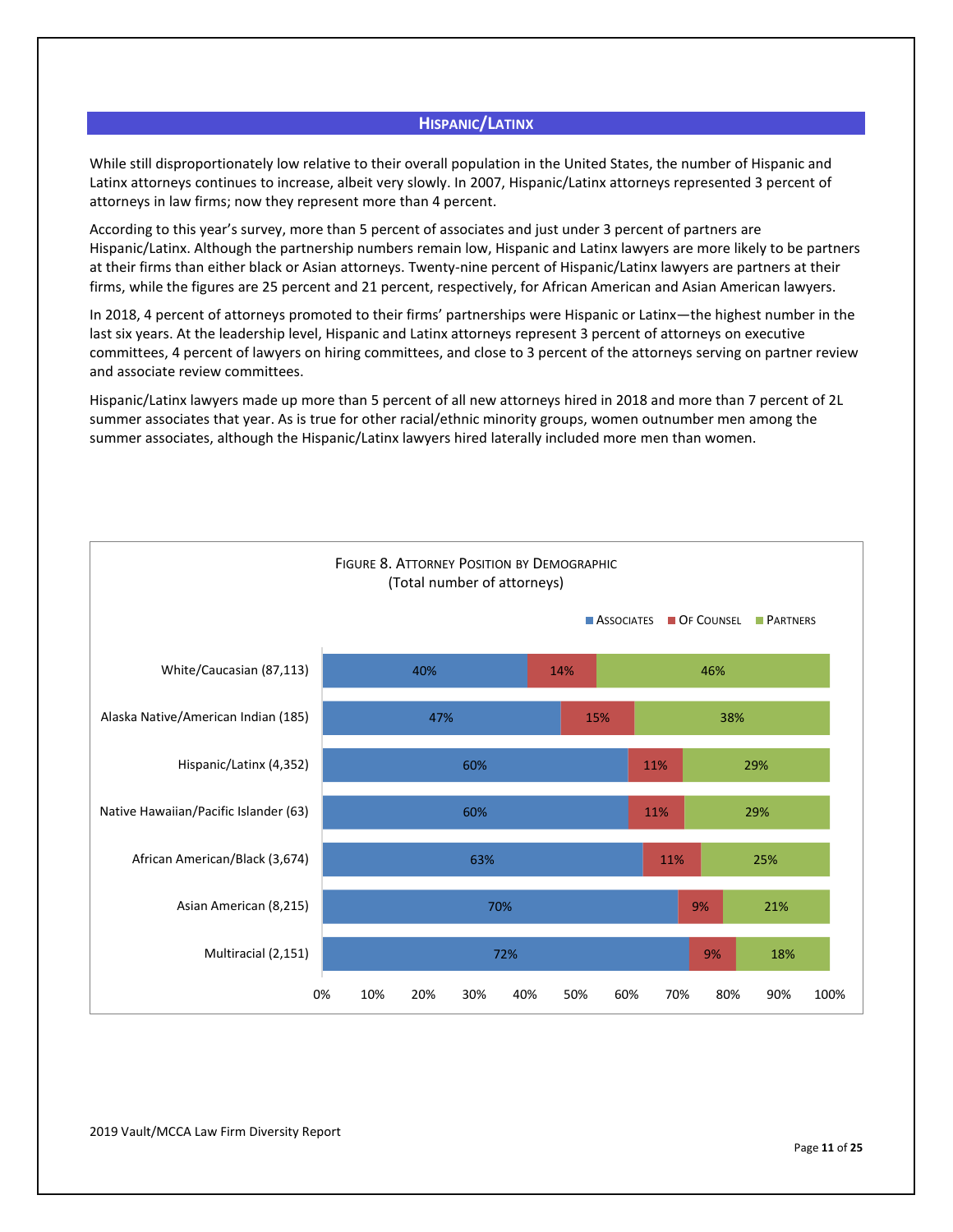#### **AFRICAN AMERICAN/BLACK**

Compared to other minority groups, data for African American/Black lawyers reveal fewer signs of progress. Although the last few years have shown some small increases, the number of black attorneys has yet to return to pre-recession levels.

African Americans represent more than 3 percent of all law firm attorneys. While this year's figure is slightly higher than last year's (3.5 percent compared to 3.3 percent), prior to the recession, it was closer to 4 percent. Similarly, the percentage of black associates, which had steadily declined since 2007, has only slowly inched upward in the last three years to bring the current figure closer to—though still below—the 5 percent reported more than a decade ago.

According to this year's survey, 2 percent of all partners and just under 2 percent of equity partners are African American/Black. The percentage of black attorneys among partners promoted did increase by a small margin over the previous year, although it still remains below 3 percent.

One area in which the numbers have improved in recent years is summer associate hiring. Although the 2018 class of 2Ls included fewer African Americans than 2017, the number is approaching 8 percent and exceeds the figures reported for every other year. In addition, at a little over 5 percent, the number of black attorneys among new hires is the highest it has been since 2007.

Relative to other minority groups, African American/Black attorneys are better represented on their firms' executive/management committees. African Americans make up 3.5 percent of all law firm attorneys and they represent 3.3 percent of attorneys on executive committees. By contrast, Hispanic/Latinx lawyers represent 4.1 percent of attorneys but only 3.2 percent of executive committee members, while Asian Americans, whose population is more than that of African American and Hispanic/Latinx attorneys combined, represent just 3.5 percent of attorneys on their firms' executive committees.

Retention of black lawyers remains an ongoing issue, as they continue to leave their firms at a higher rate than other groups. More than 6 percent of associates who left their firms in 2018 were African American, the highest figure since 2011.

| TABLE 3. ATTORNEY DEPARTURES AMONG LARGEST RACIAL/ETHNIC GROUPS IN 2018<br>AS PERCENTAGE OF THEIR OVERALL LAW FIRM POPULATION |                                                                                                                |       |       |       |  |  |  |  |  |  |
|-------------------------------------------------------------------------------------------------------------------------------|----------------------------------------------------------------------------------------------------------------|-------|-------|-------|--|--|--|--|--|--|
|                                                                                                                               | African American/<br><b>Hispanic/Latinx</b><br><b>White/Caucasian</b><br><b>Asian American</b><br><b>Black</b> |       |       |       |  |  |  |  |  |  |
| All Attorneys                                                                                                                 | 16.7%                                                                                                          | 14.3% | 12.1% | 10.6% |  |  |  |  |  |  |
| Men                                                                                                                           | 16.0%                                                                                                          | 13.9% | 11.3% | 10.0% |  |  |  |  |  |  |
| Women                                                                                                                         | 17.3%                                                                                                          | 14.7% | 13.0% | 11.9% |  |  |  |  |  |  |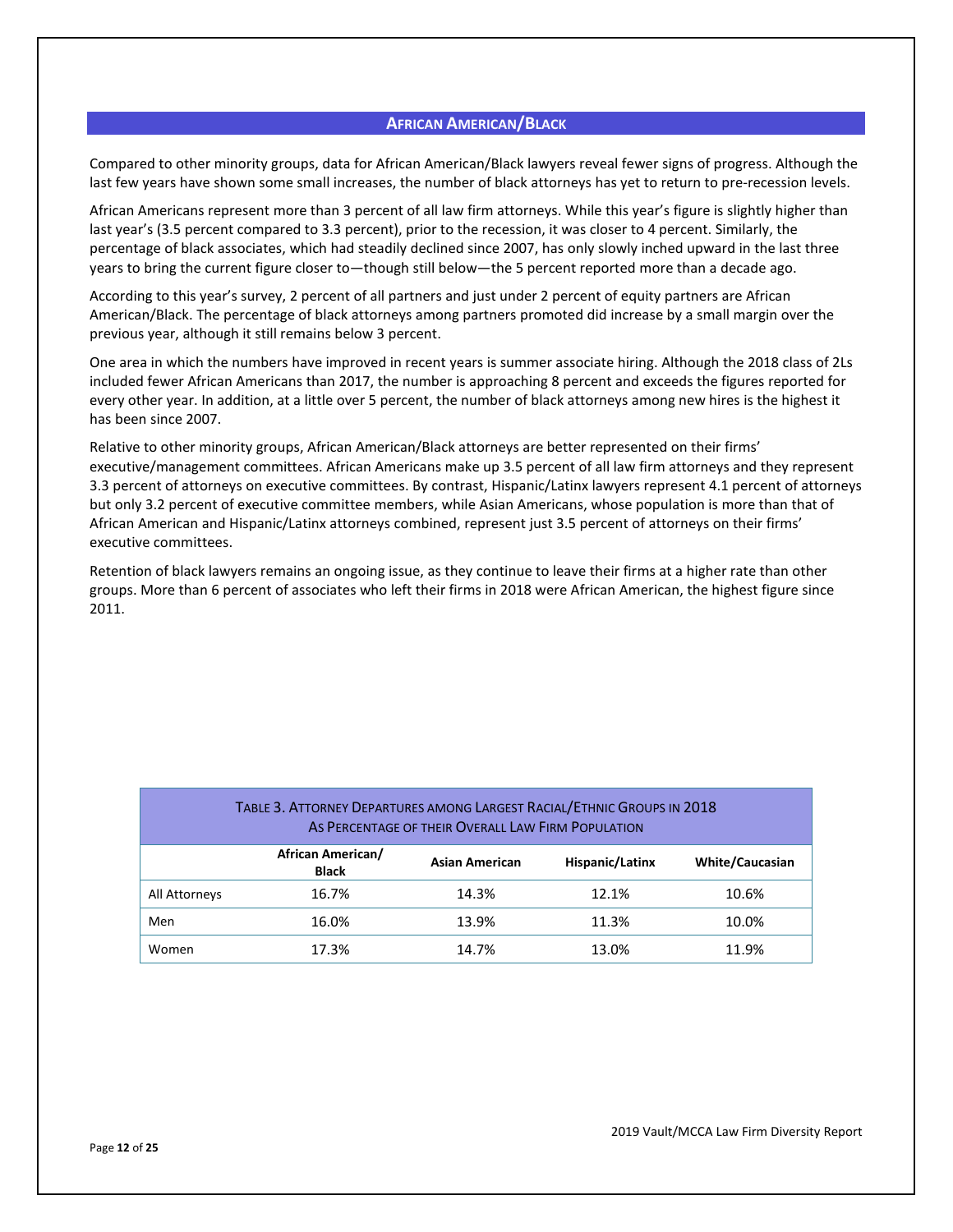

*As the population of Asian American and Hispanic/Latinx lawyers has gradually increased over time, the number of African American/Black lawyers has fallen or remained flat. The numbers of Hispanic/Latinx and Asian American partners have also grown at a higher rate than that of African American/Black partners.*

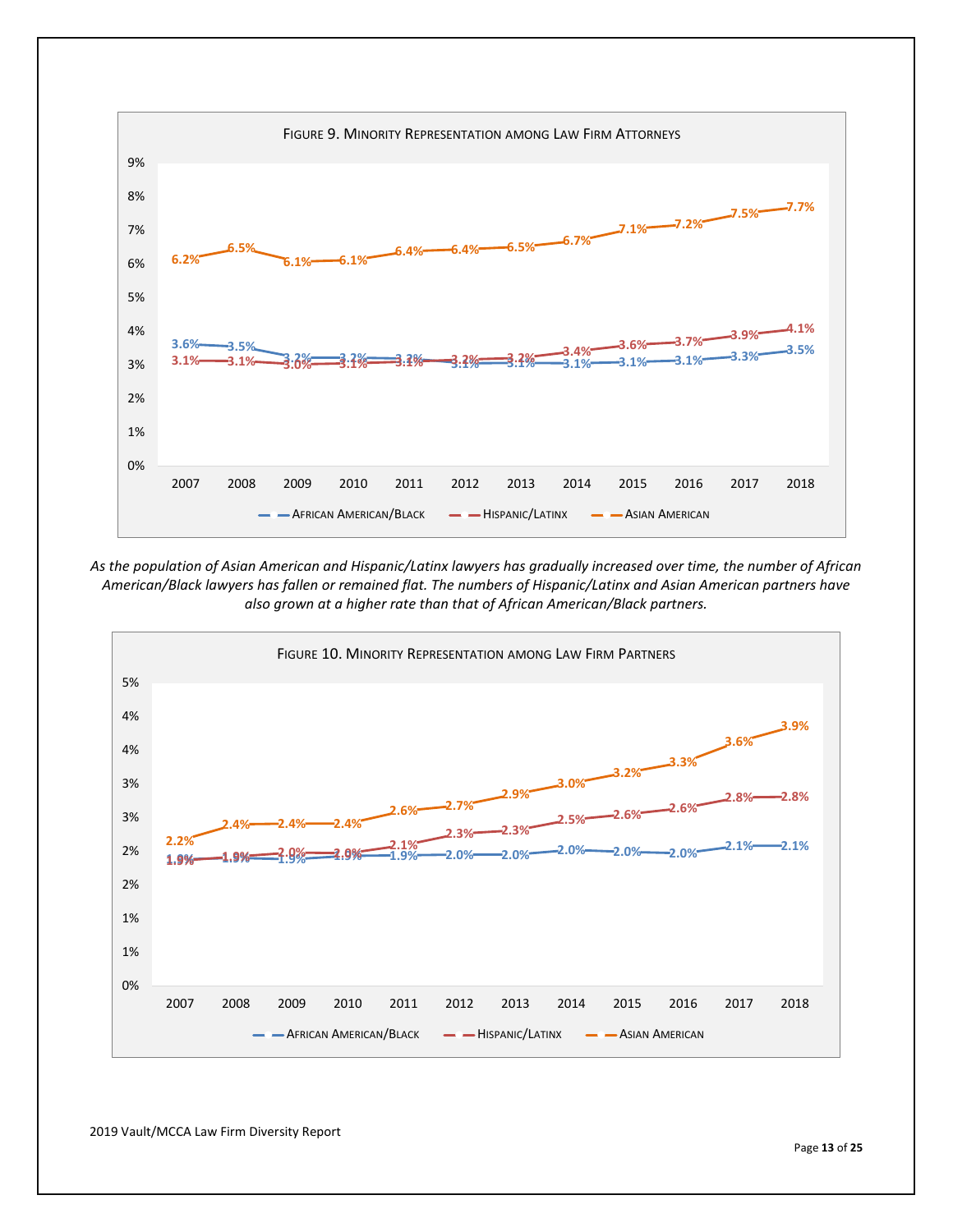#### **MULTIRACIAL, ALASKA NATIVE/AMERICAN INDIAN AND NATIVE HAWAIIAN/PACIFIC ISLANDER**

In addition to African American/Black, Hispanic/Latinx and Asian American, other racial minority groups for which the Vault/MCCA survey collects data include multiracial lawyers (individuals who identify as two or more races), Alaska Native/American Indian attorneys and Native Hawaiian/Pacific Islanders. Although most of the law firms surveyed now report demographic data for all groups, not all have separately tracked numbers for multiracial attorneys and Native Hawaiian/Pacific Islanders, classifications that the EEOC introduced to its reporting requirements in 2007.

Both because of these reporting issues and because the groups represent a relatively small share even of the overall minority populations, it is difficult to assess changes over time.

Multiracial attorneys—those lawyers who identify with more than one racial group—represent a small but growing share of the lawyer population. According to this year's survey, they represent 2 percent of all attorneys in law firms, including 3 percent of associates and less than 1 percent of partners.

Relative to their overall numbers, multiracial attorneys are even less likely to be partners at their firms than Asian Americans or other minority groups, but their representation in law firm partnerships has been growing. Over the last three years, the percentage of multiracial attorneys who are partners at their firms has grown from 15 percent to 18 percent.

According to this year's survey, there are just 185 attorneys identifying as Alaska Native or American Indian at surveyed law firms, representing less than 0.2 percent of law firm attorneys, although their representation among summer associates is slightly higher.

Native Hawaiians and Pacific Islanders are the smallest racial group for which survey data is collected, representing less than one-tenth of 1 percent of lawyers—63 attorneys—across surveyed firms.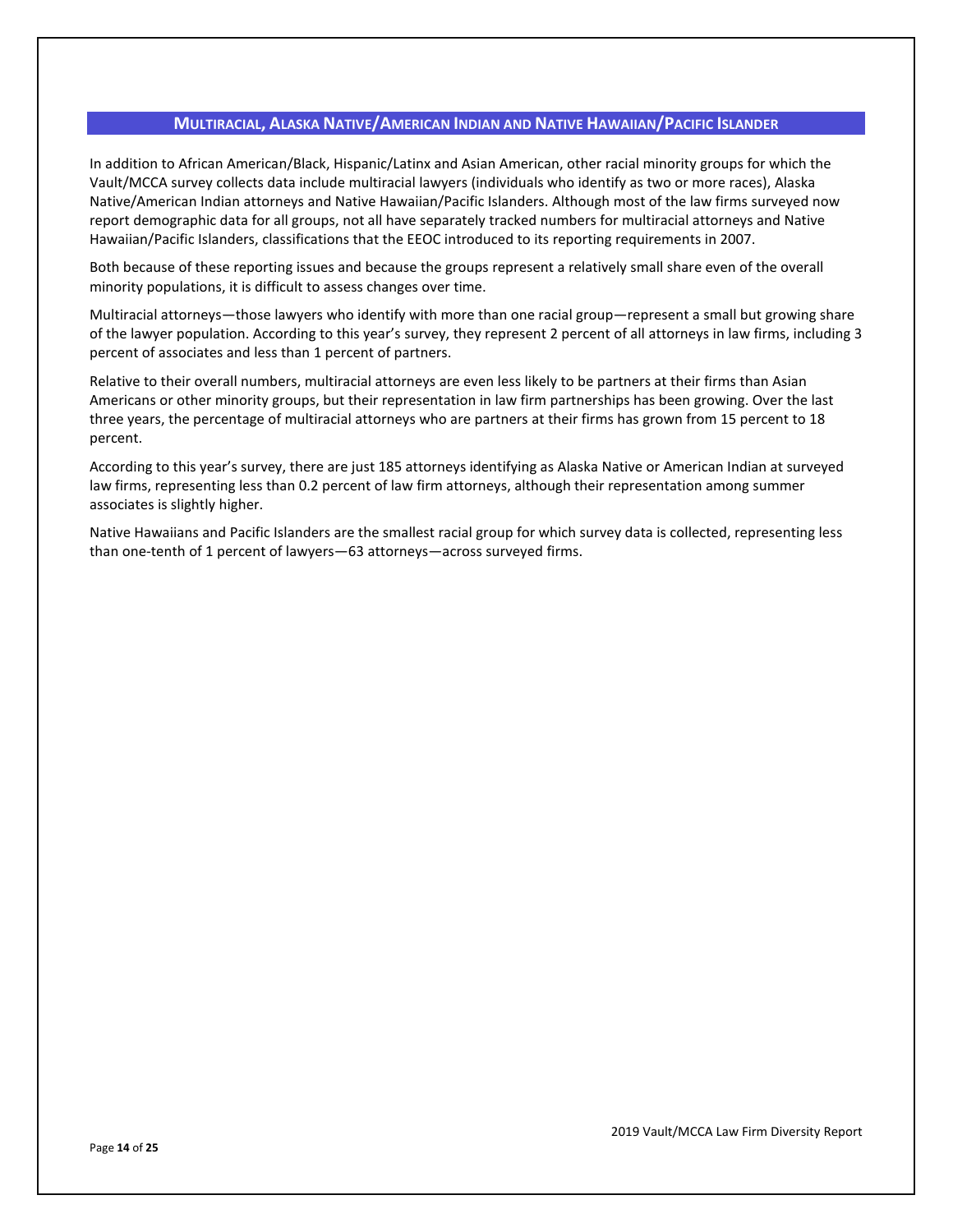#### **LGBTQ ATTORNEYS**

While still low, the numbers reported for openly lesbian, gay, bisexual, transgender and queer attorneys at law firms continue to grow. According to the latest survey results, nearly 3 percent of law firm attorneys identify as LGBTQ, the highest figure reported to date. (Note that approximately 7 percent of surveyed firms did not provide LGBTQ data.)

Four percent of associates and almost 2 percent of partners identify as LGBTQ. The numbers are higher among summer associates. Law firms reported that more than 5 percent of 2L summer associates in 2018 were LGBTQ.



#### **INDIVIDUALS WITH DISABILITIES**

The Vault/MCCA Survey solicits information on Individuals with Disabilities, although a sizeable minority of law firms (29 percent) do not collect or report this data. While underreporting makes it difficult to draw reliable conclusions about their representation in law firms, the numbers are trending upward.

According to the latest survey results, Individuals with Disabilities represent more than 0.5 percent of law firm attorneys. Of the 563 attorneys with disabilities recorded in this year's survey, nearly 38 percent are partners, 47 percent are associates and 16 percent are of counsel.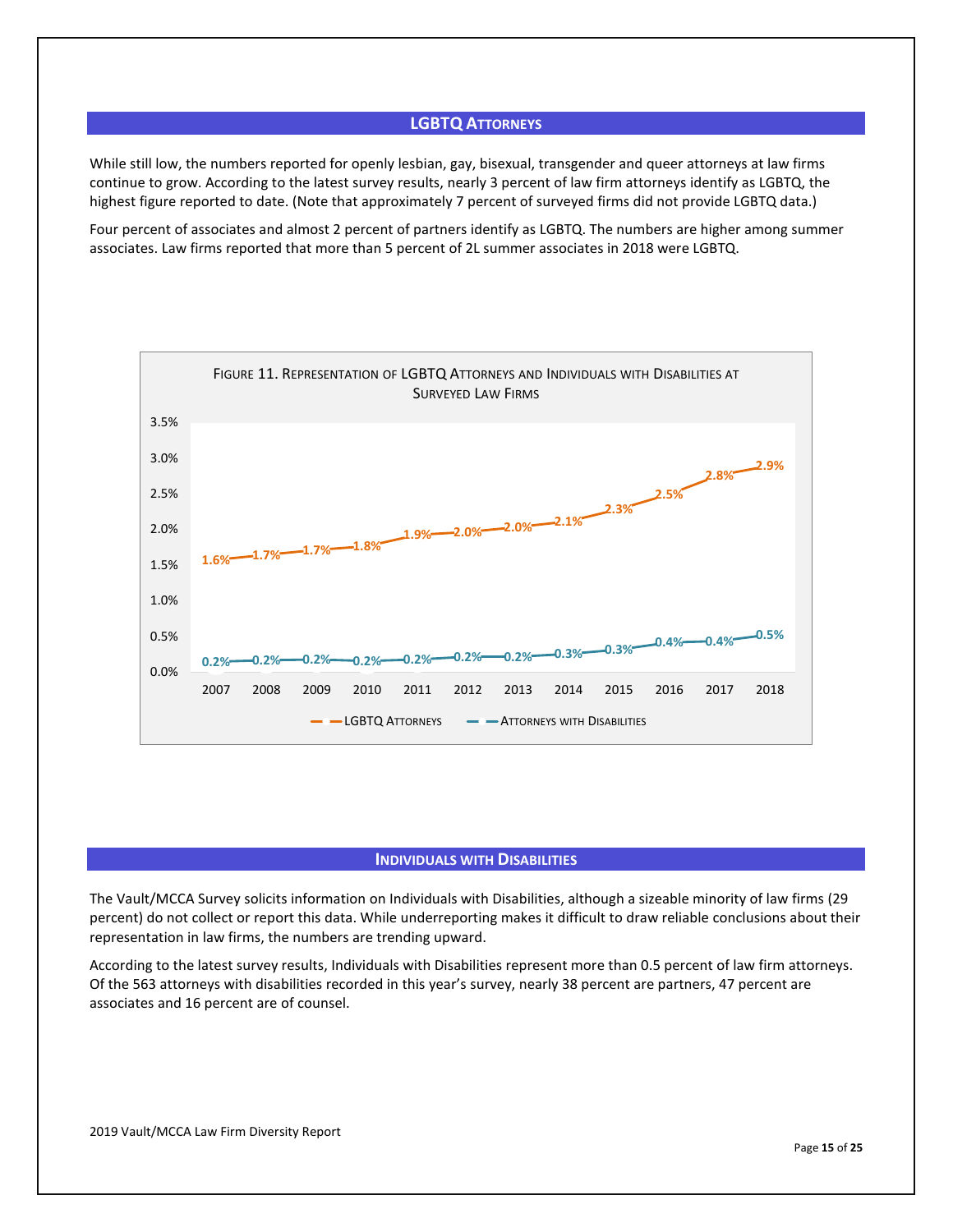#### **PART-TIME ATTORNEYS**

The survey also touched upon flexible schedules and found that more than 6 percent of law firm attorneys work a parttime schedule. Women represent the majority—about 64 percent—of those lawyers.

Part-time schedules are most common among law firm of counsel and associates, while equity partners are the least likely to work part time. Almost 46 percent of attorneys working part time are of counsel, and 23 percent of all of counsel at law firms have part-time schedules.

Thirty percent of attorneys working part time are associates, 12 percent are equity partners and just under 12 percent are non-equity partners.

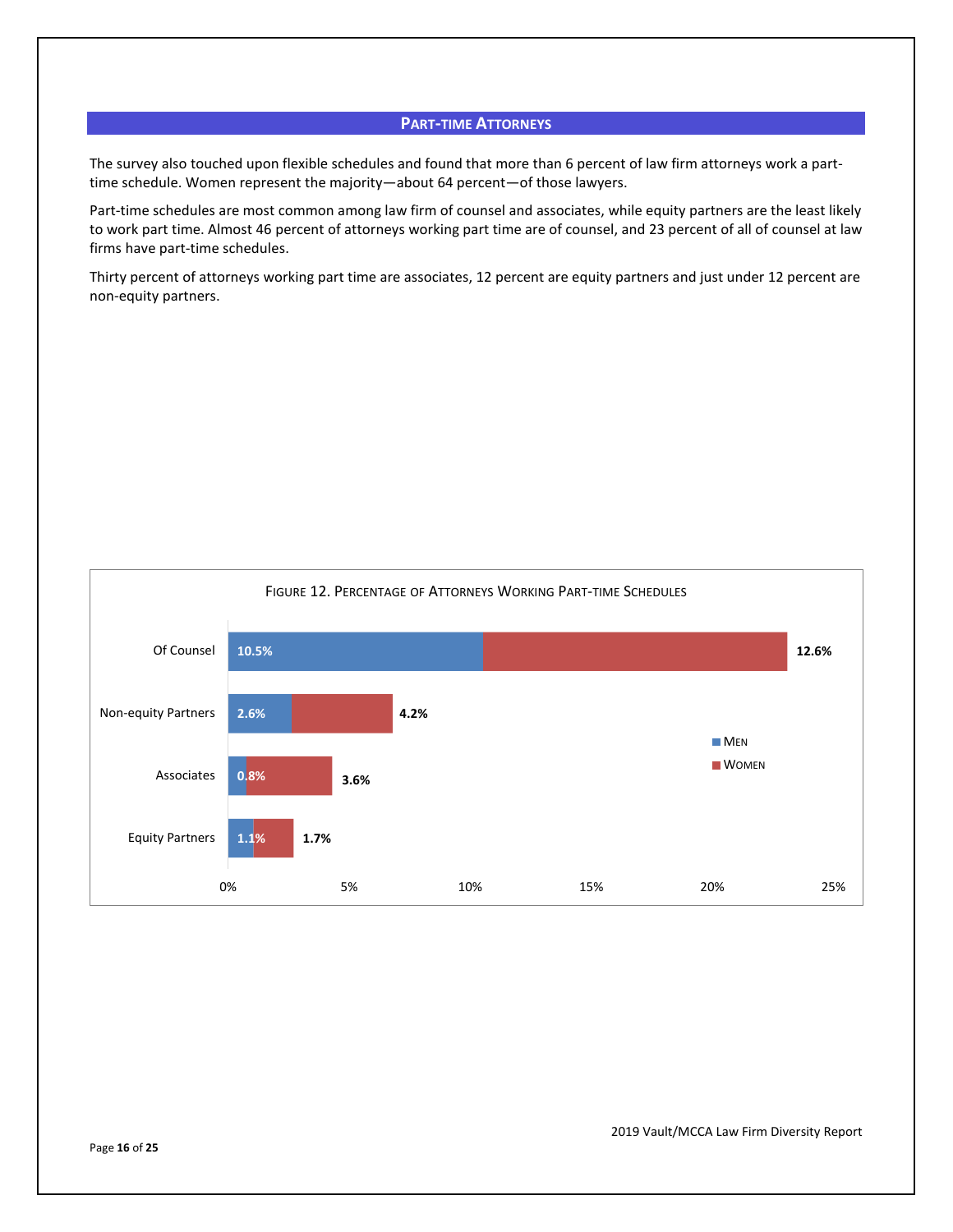**Appendices**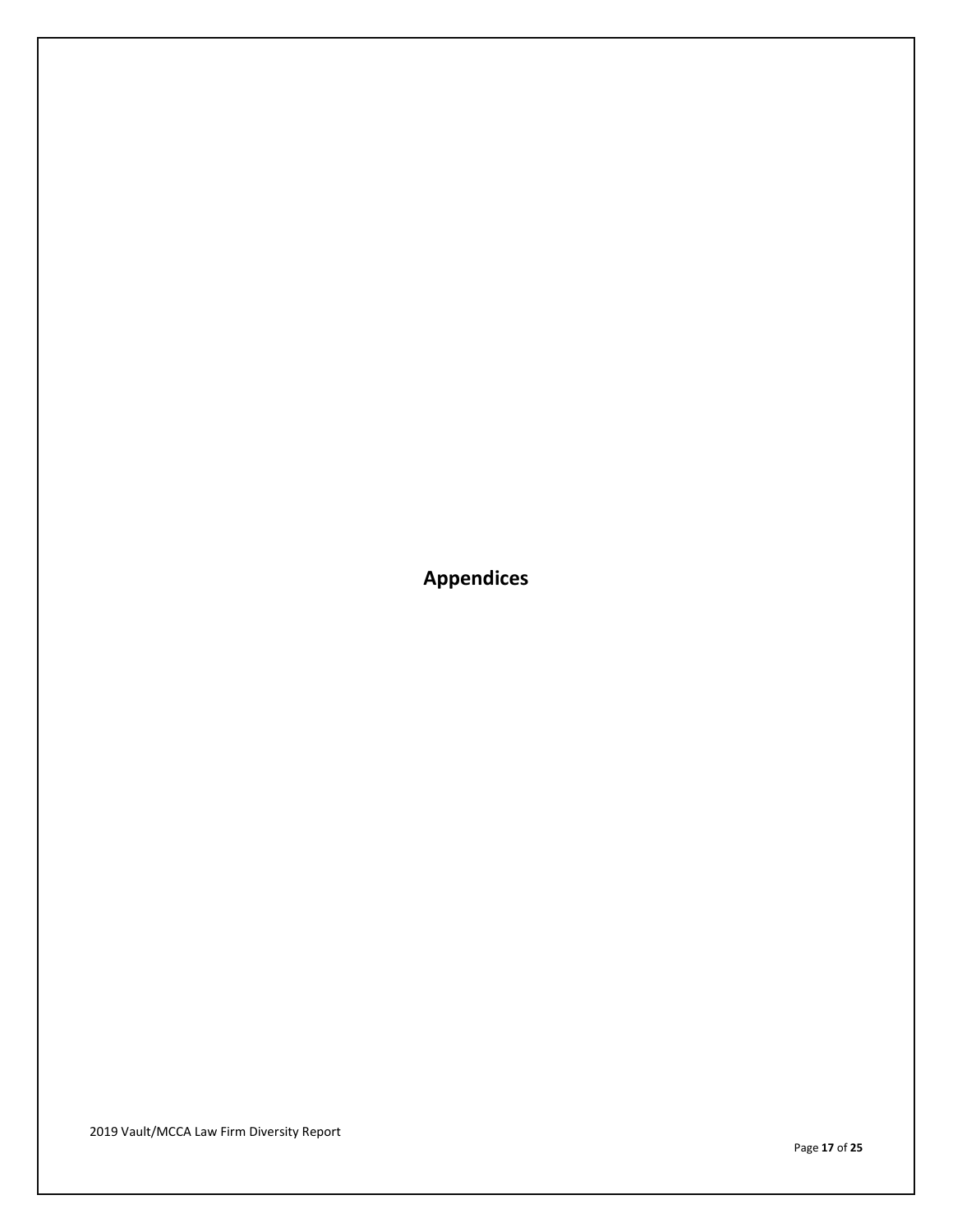### **Methodology**

Findings are based on law firm responses to the annual Vault/MCCA Law Firm Diversity Survey. Survey results for the years 2007 through 2018 are available online in the Law Firm Diversity Database [\(http://mcca.vault.com\)](http://mcca.vault.com/). Data for years prior to 2007 is available in an earlier version of the database, at [http://mcca.vault.com/LawDiversity/.](http://mcca.vault.com/LawDiversity/)

All data reported is based on calendar year. The most recent survey, soliciting data as of December 31, 2018, was distributed in the spring of 2019 and published in September 2019.

More than 220 law firms participate in the survey each year, representing more than 90 percent of the AmLaw 100 and Vault Law 100 and a majority of the NLJ 250. The most recent survey includes data for 238 law firms.

The Vault/MCCA Survey is administered by Vault. The results are compiled by Vault, and the annual report is written and produced under the direction of Vault's managing director of research and consulting, Vera Djordjevich.

The survey collects demographic data for permanent attorney staff in the United States and uses the following definitions:

- **Associate:** A non-partner lawyer who has no ownership rights or responsibilities but who has an opportunity to become an owner; associates are employees of the firm and are considered on partnership track, even if they ultimately leave the firm or are not chosen for partnership.
- **Summer associate:** A law student, usually between second and third year (called a 2L, in that case), who serves as a law associate for the summer and is supervised by a lawyer or lawyers.
- **Equity partner:** An attorney, generally referred to as a partner, member or shareholder, who has the right to share in the profits of the firm.\*
- **Non-equity partner:** A law firm employee who has been promoted from associate to a tier of partnership in which the lawyer does not share in the profits or capital of the firm; this position is often an intermediate step toward full equity partner. (Law firms with more than one tier of partnership were asked to provide equity and non-equity partner data separately, although a small number of firms refused to publicly disclose equity/non-equity breakdowns.)\*
- **Of counsel:** A lawyer, who may be known as of counsel, counsel, special counsel, staff attorney or senior attorney, who is neither an associate nor a partner; the lawyer does not currently share in the firm's profits but might be on a track that enables consideration for partnership. He or she is a permanent employee of the firm and not a temporary or contract attorney. This category may also include an attorney who has retired from a partnership position but remains an employee, sometimes on a part-time basis.
- **New hire:** An attorney who has joined the firm sometime during the year indicated on the table (e.g., in 2018); this includes all first-year associates, laterals and partners (both equity and non-equity). It does not include summer associates.
- **Minorities:** Those whose race is other than White/Caucasian, including the following categories designated by the Equal Employment Opportunity Commission: African American/Black (not Hispanic or Latinx); Hispanic/Latinx; Alaska Native/American Indian; Asian; Native Hawaiian/Other Pacific Islander; and Multiracial (those who identify with two or more of the above races).

Where the findings refer to all law firm attorneys, the figures include only those permanent attorney staff defined above: i.e., associates, equity partners, non-equity partners and of counsel.

*\* The majority of law firms surveyed have more than one tier of partnership, although not all disclosed the number of equity vs nonequity partners, instead combining the figures into a single category.*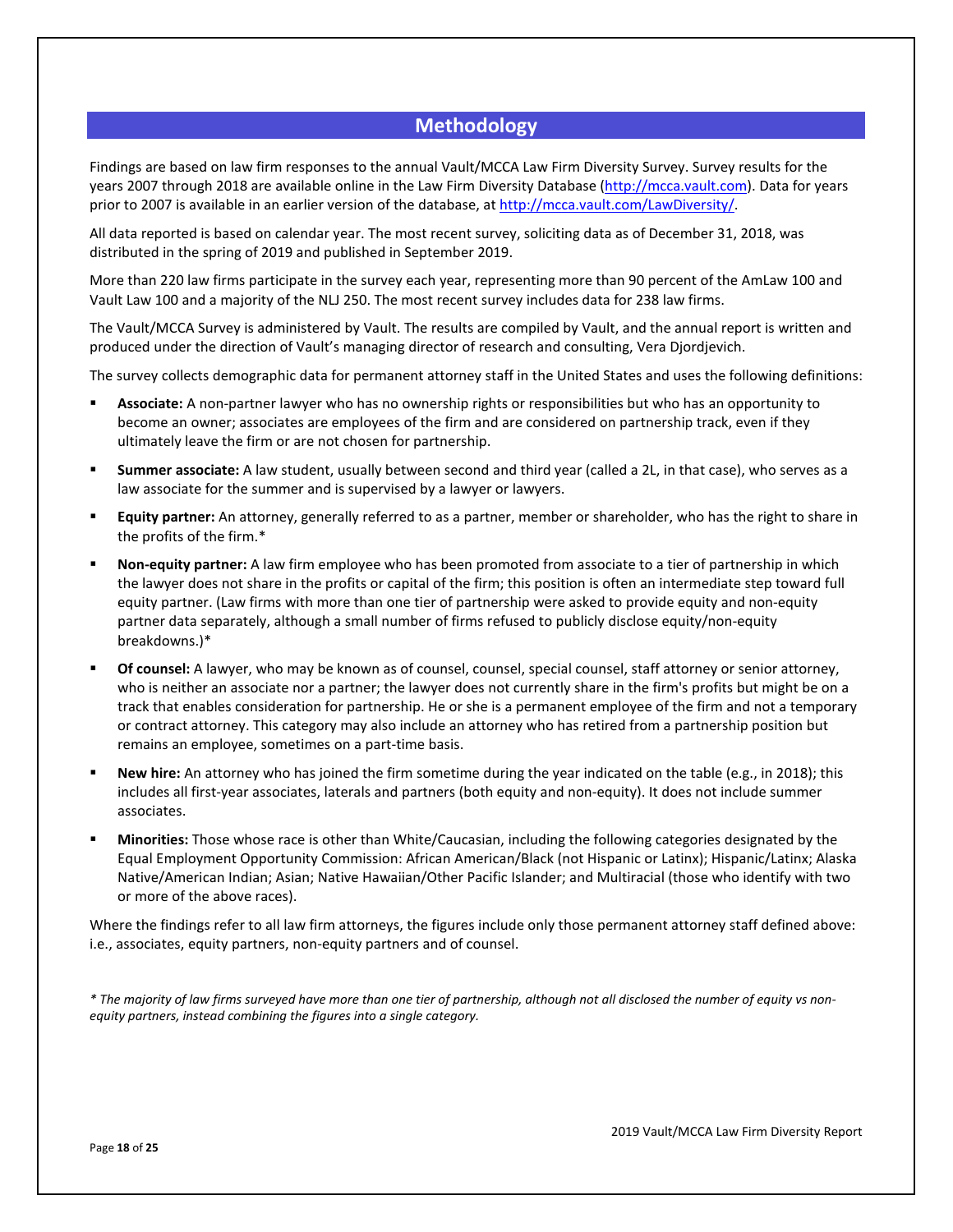# **Tables**

### **Table A1. Changes in Law Firm Demographics: 2018 vs 2017 vs 2007**

|                                       |      |                                |                   | percentage drop / percentage increase |                                   |                                  |                        |                |
|---------------------------------------|------|--------------------------------|-------------------|---------------------------------------|-----------------------------------|----------------------------------|------------------------|----------------|
| <b>Demographic</b>                    | Year | 2L Summer<br><b>Associates</b> | <b>Associates</b> | Of<br><b>Counsel</b>                  | Non-<br>equity<br><b>Partners</b> | <b>Equity</b><br><b>Partners</b> | All<br><b>Partners</b> | All<br>Lawyers |
|                                       | 2018 | 66.39%                         | 73.38%            | 85.93%                                | 89.77%                            | 89.87%                           | 89.30%                 | 81.69%         |
| White / Caucasian                     | 2017 | 67.46%                         | 74.54%            | 86.69%                                | 87.33%                            | 90.90%                           | 89.94%                 | 82.64%         |
|                                       | 2007 | 73.43%                         | 78.96%            | 89.43%                                | 91.17%                            | 93.65%                           | 93.06%                 | 85.72%         |
|                                       | 2018 | 13.13%                         | 11.99%            | 5.25%                                 | 4.21%                             | 3.73%                            | 3.86%                  | 7.70%          |
| Asian American                        | 2017 | 13.57%                         | 11.85%            | 5.25%                                 | 3.82%                             | 3.56%                            | 3.63%                  | 7.51%          |
|                                       | 2007 | 12.88%                         | 9.96%             | 3.43%                                 | 3.00%                             | 1.90%                            | 2.16%                  | 6.15%          |
|                                       | 2018 | 7.55%                          | 5.46%             | 3.41%                                 | 3.33%                             | 2.62%                            | 2.81%                  | 4.08%          |
| Hispanic / Latinx                     | 2017 | 6.78%                          | 5.15%             | 3.22%                                 | 3.48%                             | 2.54%                            | 2.80%                  | 3.90%          |
|                                       | 2007 | 4.08%                          | 4.33%             | 2.35%                                 | 2.21%                             | 1.75%                            | 1.86%                  | 3.13%          |
|                                       | 2018 | 7.76%                          | 4.83%             | 3.06%                                 | 2.45%                             | 1.94%                            | 2.08%                  | 3.45%          |
| African American / Black              | 2017 | 7.86%                          | 4.53%             | 2.85%                                 | 2.65%                             | 1.87%                            | 2.08%                  | 3.27%          |
|                                       | 2007 | 7.27%                          | 5.11%             | 3.32%                                 | 2.78%                             | 1.60%                            | 1.88%                  | 3.62%          |
|                                       | 2018 | 3.81%                          | 3.24%             | 1.44%                                 | 1.23%                             | 0.76%                            | 0.89%                  | 2.02%          |
| Multiracial                           | 2017 | 3.64%                          | 3.14%             | 1.41%                                 | 1.03%                             | 0.67%                            | 0.77%                  | 1.91%          |
|                                       | 2007 | 1.23%                          | 1.05%             | 0.36%                                 | 0.21%                             | 0.20%                            | 0.20%                  | 0.64%          |
|                                       | 2018 | 0.25%                          | 0.18%             | 0.20%                                 | 0.21%                             | 0.14%                            | 0.16%                  | 0.17%          |
| Alaska Native /<br>American Indian    | 2017 | 0.29%                          | 0.19%             | 0.20%                                 | 0.18%                             | 0.12%                            | 0.13%                  | 0.17%          |
|                                       | 2007 | 0.37%                          | 0.22%             | 0.11%                                 | 0.16%                             | 0.15%                            | 0.15%                  | 0.18%          |
|                                       | 2018 | 0.14%                          | 0.08%             | 0.05%                                 | 0.06%                             | 0.03%                            | 004%                   | 006%           |
| Native Hawaiian /<br>Pacific Islander | 2017 | 0.03%                          | 0.09%             | 0.03%                                 | 0.13%                             | 0.07%                            | $0.08\%$               | 0.08%          |
|                                       | 2007 | 0.12%                          | 0.12%             | 0.08%                                 | 0.09%                             | 0.03%                            | 0.04%                  | 0.08%          |
|                                       | 2018 | 5.61%                          | 4.01%             | 2.16%                                 | 2.02%                             | 1.90%                            | 1.93%                  | 2.90%          |
| Openly LGBTQ                          | 2017 | 5.16%                          | 3.73%             | 2.20%                                 | 2.01%                             | 1.92%                            | 1.95%                  | 2.77%          |
|                                       | 2007 | 2.01%                          | 1.98%             | 1.25%                                 | 1.17%                             | 1.16%                            | 1.16%                  | 1.58%          |
|                                       | 2018 | 0.35%                          | 0.55%             | 0.64%                                 | 0.57%                             | 0.44%                            | 0.48%                  | 0.53%          |
| Individuals with Disabilities         | 2017 | 0.26%                          | 0.43%             | 0.64%                                 | 0.39%                             | 0.39%                            | 0.39%                  | 0.44%          |
|                                       | 2007 | 0.05%                          | 0.13%             | 0.24%                                 | 0.16%                             | 0.17%                            | 0.16%                  | 0.15%          |
|                                       | 2018 | 32.63%                         | 25.78%            | 13.41%                                | 11.49%                            | 9.21%                            | 9.83%                  | 17.48%         |
| <b>All Racial Minorities</b>          | 2017 | 32.18%                         | 24.95%            | 12.97%                                | 11.29%                            | 8.82%                            | 9.48%                  | 16.84%         |
|                                       | 2007 | 25.95%                         | 20.78%            | 9.66%                                 | 8.45%                             | 5.62%                            | 6.30%                  | 13.81%         |
|                                       |      |                                |                   |                                       | 30.11%                            |                                  |                        |                |
|                                       | 2018 | 51.37%                         | 46.47%            | 39.96%                                |                                   | 21.64%                           | 23.93%                 | 36.16%         |
| All Women                             | 2017 | 49.88%                         | 46.22%            | 40.23%                                | 30.36%                            | 20.64%                           | 23.26%                 | 35.70%         |
|                                       | 2007 | 46.53%                         | 44.66%            | 35.63%                                | 26.17%                            | 16.05%                           | 18.46%                 | 33.10%         |
|                                       | 2018 | 19.27%                         | 14.58%            | 7.05%                                 | 5.06%                             | 3.08%                            | 3.61%                  | 9.00%          |
| Women of Color                        | 2017 | 18.48%                         | 13.96%            | 7.03%                                 | 4.88%                             | 2.81%                            | 3.37%                  | 8.57%          |
|                                       | 2007 | 14.63%                         | 11.65%            | 4.78%                                 | 3.11%                             | 1.52%                            | 1.90%                  | 7.01%          |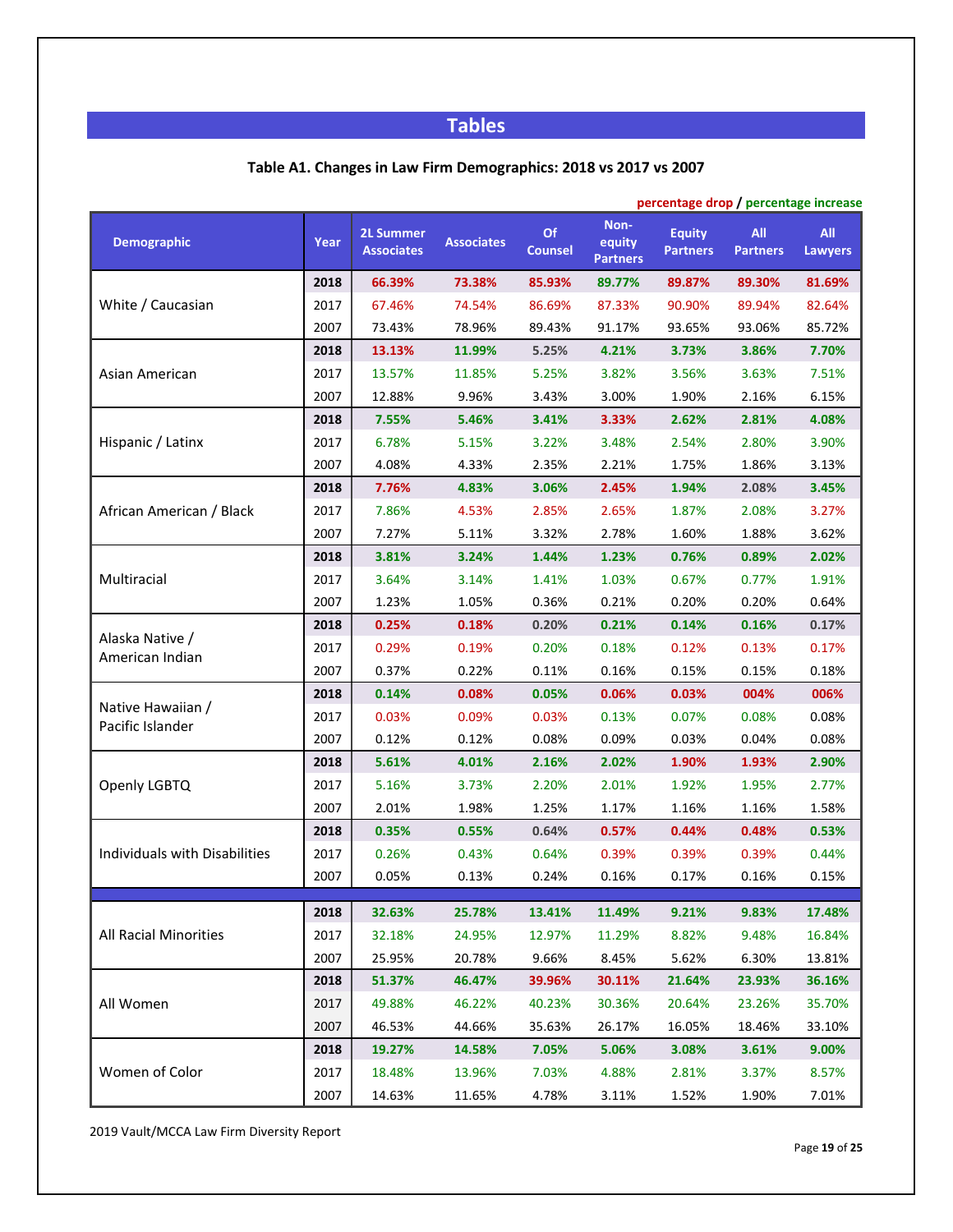| <b>MINORITY LAWYERS</b>                                |        |        |              |  |  |  |  |
|--------------------------------------------------------|--------|--------|--------------|--|--|--|--|
| 2019 Survey                                            | All    | Men    | <b>Women</b> |  |  |  |  |
| <b>Overall Law Firm Demographics</b>                   |        |        |              |  |  |  |  |
| All Attorneys (associates, partners, of counsel)       | 17.48% | 8.48%  | 9.00%        |  |  |  |  |
| Associates                                             | 25.78% | 11.20% | 14.58%       |  |  |  |  |
| All Partners (both equity and non-equity)              | 9.83%  | 6.21%  | 3.61%        |  |  |  |  |
| <b>Equity Partners</b>                                 | 9.21%  | 6.14%  | 3.08%        |  |  |  |  |
| <b>Non-equity Partners</b>                             | 11.49% | 6.43%  | 5.06%        |  |  |  |  |
| Of Counsel                                             | 13.41% | 6.36%  | 7.05%        |  |  |  |  |
| <b>Recruitment &amp; Promotion</b>                     |        |        |              |  |  |  |  |
| <b>2L Summer Associates</b>                            | 32.63% | 13.36% | 19.27%       |  |  |  |  |
| All Attorneys Hired (laterals and starting associates) | 25.34% | 11.51% | 13.82%       |  |  |  |  |
| Lateral Associates                                     | 28.07% | 12.50% | 15.58%       |  |  |  |  |
| <b>Lateral Partners</b>                                | 14.86% | 9.06%  | 5.80%        |  |  |  |  |
| Lateral Of Counsel                                     | 20.99% | 9.82%  | 11.16%       |  |  |  |  |
| <b>Partners Promoted</b>                               | 16.28% | 8.00%  | 8.27%        |  |  |  |  |
| All New Equity Partners (both promoted and lateral)    | 14.62% | 8.34%  | 6.28%        |  |  |  |  |
| Attrition (attorneys who left their firms)             |        |        |              |  |  |  |  |
| All Attorneys (associates, partners, of counsel)       | 22.08% | 10.07% | 12.01%       |  |  |  |  |
| Associates (all levels)                                | 27.72% | 12.17% | 15.55%       |  |  |  |  |
| Junior Associates (1st- and 2nd-years)                 | 31.77% | 13.18% | 18.58%       |  |  |  |  |
| Midlevel Associates (3rd-, 4th- and 5th-years)         | 30.19% | 13.42% | 16.76%       |  |  |  |  |
| Senior Associates (6th-, 7th-, 8th-years and above)    | 23.40% | 10.42% | 12.98%       |  |  |  |  |
| <b>Equity Partners</b>                                 | 11.28% | 7.09%  | 4.19%        |  |  |  |  |
| <b>Non-equity Partners</b>                             | 12.19% | 6.63%  | 5.56%        |  |  |  |  |
| Of Counsel                                             | 15.53% | 6.59%  | 8.94%        |  |  |  |  |
| <b>Membership on Management-level Committees</b>       |        |        |              |  |  |  |  |
| Executive/Management Committee                         | 10.74% | 6.96%  | 3.79%        |  |  |  |  |
| <b>Partner Review Committee</b>                        | 10.53% | 7.03%  | 3.50%        |  |  |  |  |
| <b>Associate Review Committee</b>                      | 11.10% | 6.79%  | 4.30%        |  |  |  |  |
| <b>Hiring Committee</b>                                | 17.07% | 8.67%  | 8.40%        |  |  |  |  |
| <b>Diversity Committee</b>                             | 41.49% | 20.72% | 20.77%       |  |  |  |  |
| <b>Other Leadership Roles*</b>                         |        |        |              |  |  |  |  |
| U.S. Office Heads                                      | 10.22% |        |              |  |  |  |  |
| <b>Practice Leaders</b>                                | 8.54%  |        |              |  |  |  |  |

### **Table A2. Minority Lawyers among Surveyed Firms**

*\*Gender-specific data is unavailable*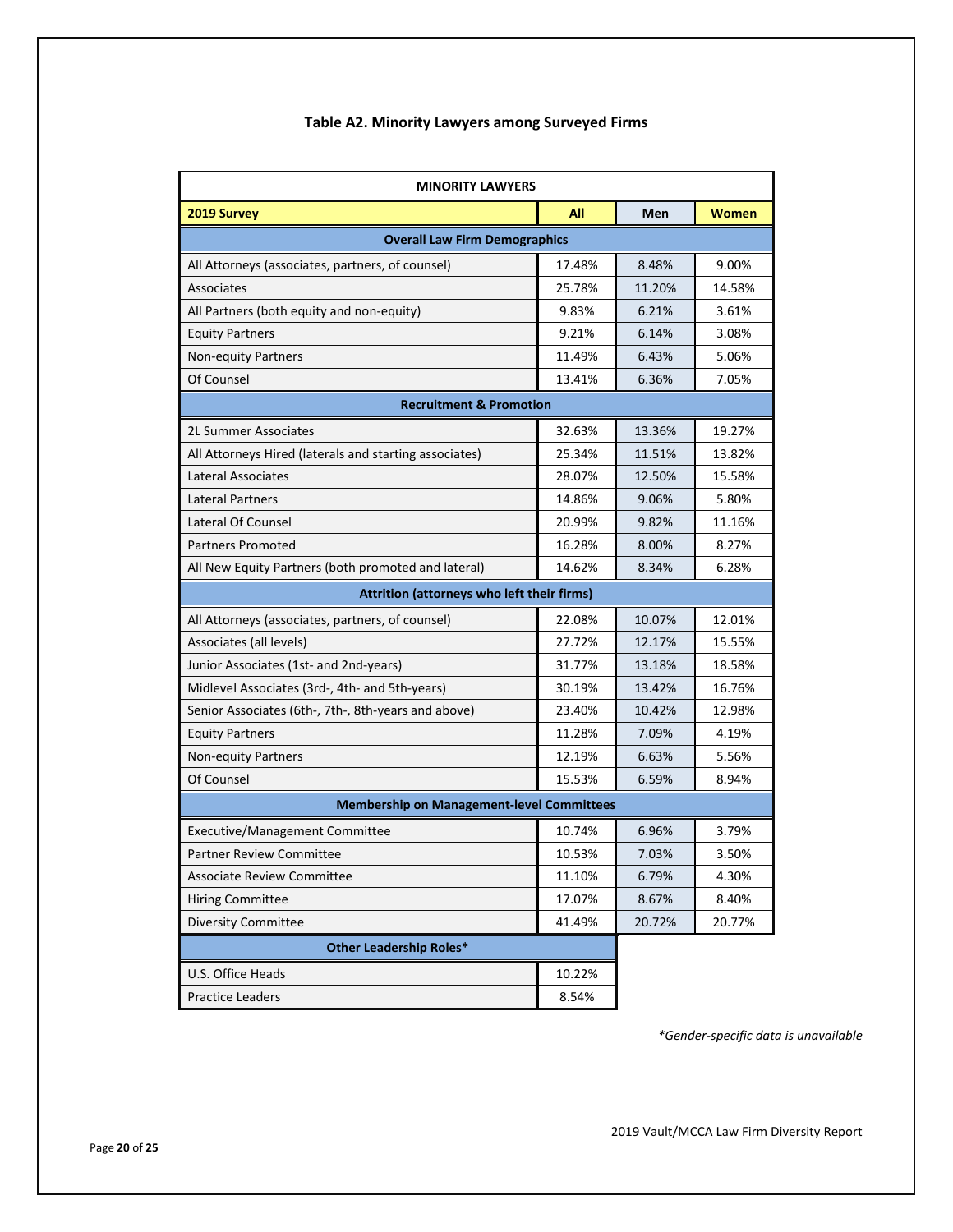| <b>ALL FEMALE LAWYERS</b>                              |              |        |                 |  |  |  |  |
|--------------------------------------------------------|--------------|--------|-----------------|--|--|--|--|
| 2019 Survey                                            | All          | White  | <b>Women of</b> |  |  |  |  |
|                                                        | <b>Women</b> | Women  | Color           |  |  |  |  |
| <b>Overall Law Firm Demographics</b>                   |              |        |                 |  |  |  |  |
| All Attorneys (associates, partners, of counsel)       | 36.16%       | 27.16% | 9.00%           |  |  |  |  |
| Associates                                             | 46.47%       | 31.89% | 14.58%          |  |  |  |  |
| All Partners (both equity and non-equity)              | 23.93%       | 20.32% | 3.61%           |  |  |  |  |
| <b>Equity Partners</b>                                 | 21.64%       | 18.56% | 3.08%           |  |  |  |  |
| <b>Non-equity Partners</b>                             | 30.11%       | 25.05% | 5.06%           |  |  |  |  |
| Of Counsel                                             | 39.96%       | 32.91% | 7.05%           |  |  |  |  |
| <b>Recruitment &amp; Promotion</b>                     |              |        |                 |  |  |  |  |
| <b>2L Summer Associates</b>                            | 51.37%       | 32.10% | 19.27%          |  |  |  |  |
| All Attorneys Hired (laterals and starting associates) | 41.27%       | 27.45% | 13.82%          |  |  |  |  |
| <b>Lateral Associates</b>                              | 45.17%       | 29.59% | 15.58%          |  |  |  |  |
| Lateral Partners                                       | 25.63%       | 19.84% | 5.80%           |  |  |  |  |
| Lateral Of Counsel                                     | 43.59%       | 32.42% | 11.16%          |  |  |  |  |
| <b>Partners Promoted</b>                               | 38.13%       | 29.86% | 8.27%           |  |  |  |  |
| All New Equity Partners (both promoted and lateral)    | 29.94%       | 23.66% | 6.28%           |  |  |  |  |
| Attrition (attorneys who left their firms)             |              |        |                 |  |  |  |  |
| All Attorneys (associates, partners, of counsel)       | 40.79%       | 28.78% | 12.01%          |  |  |  |  |
| Associates (all levels)                                | 46.85%       | 31.30% | 15.55%          |  |  |  |  |
| Junior Associates (1st- and 2nd-years)                 | 49.34%       | 30.76% | 18.58%          |  |  |  |  |
| Midlevel Associates (3rd-, 4th- and 5th-years)         | 46.01%       | 29.25% | 16.76%          |  |  |  |  |
| Senior Associates (6th-, 7th-, 8th-years and above)    | 46.64%       | 33.66% | 12.98%          |  |  |  |  |
| <b>Equity Partners</b>                                 | 21.91%       | 17.72% | 4.19%           |  |  |  |  |
| <b>Non-equity Partners</b>                             | 29.63%       | 24.07% | 5.56%           |  |  |  |  |
| Of Counsel                                             | 40.45%       | 31.51% | 8.94%           |  |  |  |  |
| <b>Membership on Management-level Committees</b>       |              |        |                 |  |  |  |  |
| Executive/Management Committee                         | 26.09%       | 22.30% | 3.79%           |  |  |  |  |
| Partner Review Committee                               | 28.82%       | 25.32% | 3.50%           |  |  |  |  |
| <b>Associate Review Committee</b>                      | 30.55%       | 26.24% | 4.30%           |  |  |  |  |
| <b>Hiring Committee</b>                                | 38.85%       | 30.45% | 8.40%           |  |  |  |  |
| <b>Diversity Committee</b>                             | 47.88%       | 27.12% | 20.77%          |  |  |  |  |
| <b>Other Leadership Roles*</b>                         |              |        |                 |  |  |  |  |
| U.S. Office Heads                                      | 22.27%       |        |                 |  |  |  |  |
| <b>Practice Leaders</b>                                | 24.64%       |        |                 |  |  |  |  |

### **Table A3. Women among Surveyed Firms**

*\*Race-specific data is unavailable*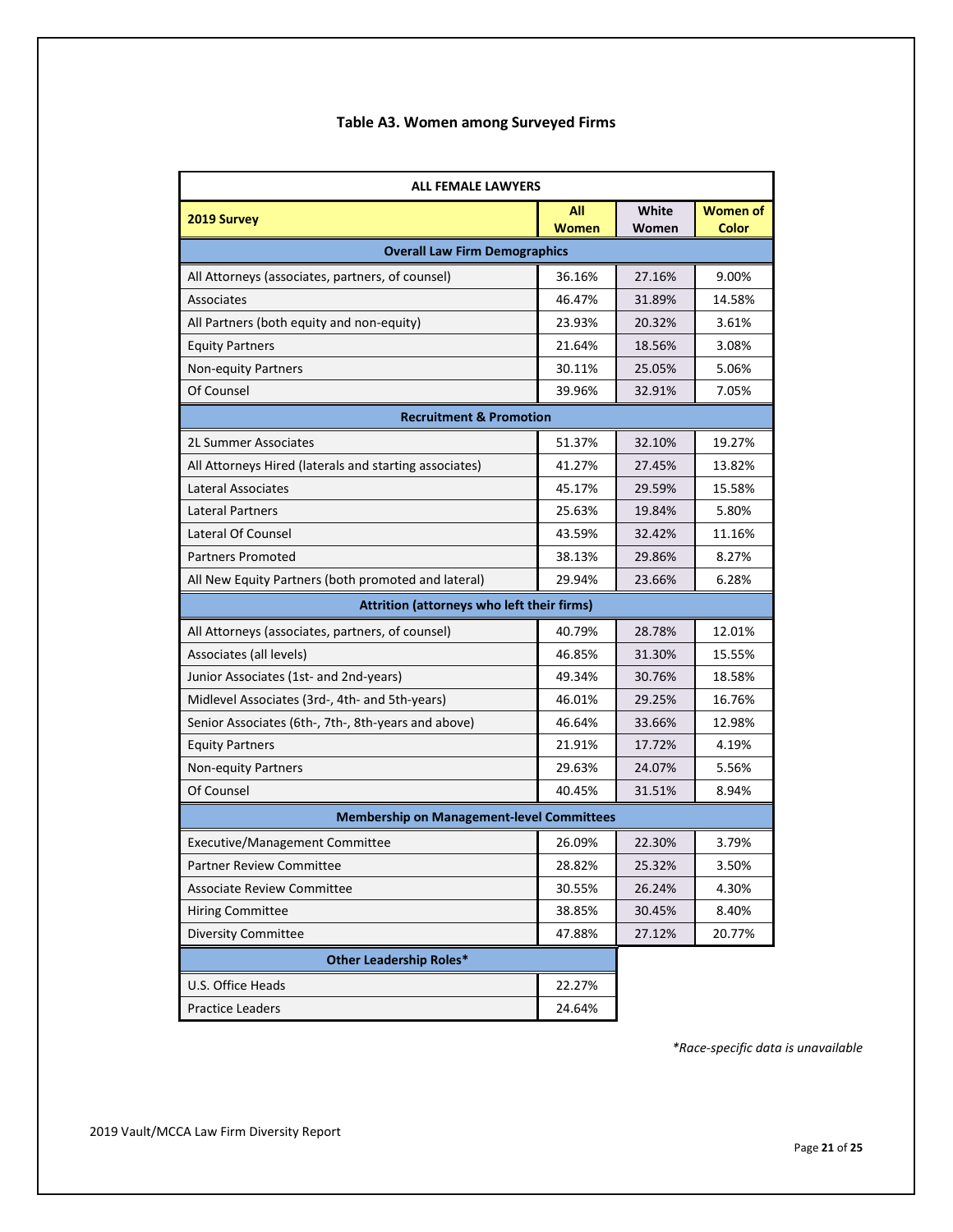| Table A4. African American/Black, Asian American and Hispanic/Latinx Lawyers |
|------------------------------------------------------------------------------|
| <b>Among Surveyed Firms</b>                                                  |

|                                                  | <b>African American/Black</b> |            |                                            | Asian American |            |              | Hispanic/Latinx |            |              |  |
|--------------------------------------------------|-------------------------------|------------|--------------------------------------------|----------------|------------|--------------|-----------------|------------|--------------|--|
| 2019 Survey                                      | All                           | <b>Men</b> | <b>Women</b>                               | All            | <b>Men</b> | <b>Women</b> | All             | <b>Men</b> | <b>Women</b> |  |
| <b>Law Firm Demographics</b>                     |                               |            |                                            |                |            |              |                 |            |              |  |
| All Attorneys                                    | 3.45%                         | 1.59%      | 1.85%                                      | 7.70%          | 3.55%      | 4.15%        | 4.08%           | 2.21%      | 1.87%        |  |
| Associates                                       | 4.83%                         | 1.96%      | 2.87%                                      | 11.99%         | 5.04%      | 6.96%        | 5.46%           | 2.61%      | 2.86%        |  |
| <b>All Partners</b>                              | 2.08%                         | 1.28%      | 0.79%                                      | 3.86%          | 2.34%      | 1.52%        | 2.81%           | 1.90%      | 0.91%        |  |
| <b>Equity Partners</b>                           | 1.94%                         | 1.22%      | 0.71%                                      | 3.73%          | 2.37%      | 1.35%        | 2.62%           | 1.88%      | 0.74%        |  |
| <b>Non-equity Partners</b>                       | 2.45%                         | 1.45%      | 1.01%                                      | 4.21%          | 2.25%      | 1.96%        | 3.33%           | 1.94%      | 1.39%        |  |
| Of Counsel                                       | 3.06%                         | 1.31%      | 1.76%                                      | 5.25%          | 2.33%      | 2.92%        | 3.41%           | 1.88%      | 1.52%        |  |
|                                                  |                               |            | <b>Recruitment &amp; Promotion</b>         |                |            |              |                 |            |              |  |
| 2L Summer Associates                             | 7.76%                         | 2.89%      | 4.86%                                      | 13.13%         | 5.02%      | 8.10%        | 7.55%           | 3.43%      | 4.12%        |  |
| All Attorneys Hired                              | 5.49%                         | 2.34%      | 3.15%                                      | 11.03%         | 4.92%      | 6.11%        | 5.54%           | 2.81%      | 2.73%        |  |
| Lateral Associates                               | 6.01%                         | 2.47%      | 3.53%                                      | 12.71%         | 5.54%      | 7.18%        | 5.78%           | 2.85%      | 2.93%        |  |
| Lateral Partners                                 | 2.75%                         | 1.85%      | 0.90%                                      | 6.40%          | 4.12%      | 2.28%        | 3.86%           | 2.15%      | 1.72%        |  |
| Lateral Of Counsel                               | 5.26%                         | 2.36%      | 2.90%                                      | 8.16%          | 3.70%      | 4.46%        | 4.51%           | 2.42%      | 2.09%        |  |
| Partners Promoted                                | 2.79%                         | 1.35%      | 1.44%                                      | 6.83%          | 3.28%      | 3.55%        | 4.00%           | 1.89%      | 2.11%        |  |
| All New Equity Partners                          | 2.71%                         | 1.68%      | 1.03%                                      | 6.65%          | 3.78%      | 2.87%        | 3.49%           | 2.01%      | 1.48%        |  |
|                                                  |                               |            | Attrition (attorneys who left their firms) |                |            |              |                 |            |              |  |
| All Attorneys                                    | 5.11%                         | 2.26%      | 2.85%                                      | 9.80%          | 4.40%      | 5.40%        | 4.37%           | 2.22%      | 2.15%        |  |
| All Associates                                   | 6.30%                         | 2.76%      | 3.54%                                      | 12.67%         | 5.55%      | 7.12%        | 5.03%           | 2.37%      | 2.66%        |  |
| <b>Junior Associates</b>                         | 7.79%                         | 3.24%      | 4.55%                                      | 13.42%         | 5.71%      | 7.71%        | 6.63%           | 2.62%      | 4.01%        |  |
| <b>Midlevel Associates</b>                       | 6.74%                         | 3.08%      | 3.66%                                      | 13.78%         | 5.84%      | 7.94%        | 5.45%           | 2.76%      | 2.69%        |  |
| <b>Senior Associates</b>                         | 5.18%                         | 2.22%      | 2.96%                                      | 11.20%         | 5.18%      | 6.02%        | 3.90%           | 1.85%      | 2.05%        |  |
| <b>Equity Partners</b>                           | 2.90%                         | 1.61%      | 1.29%                                      | 4.12%          | 2.45%      | 1.68%        | 3.03%           | 2.19%      | 0.84%        |  |
| <b>Non-equity Partners</b>                       | 2.82%                         | 1.45%      | 1.37%                                      | 4.80%          | 2.74%      | 2.06%        | 3.43%           | 1.83%      | 1.60%        |  |
| Of Counsel                                       | 3.85%                         | 1.40%      | 2.46%                                      | 6.59%          | 2.57%      | 4.02%        | 3.52%           | 1.96%      | 1.56%        |  |
| <b>Membership on Management-level Committees</b> |                               |            |                                            |                |            |              |                 |            |              |  |
| Executive/Management<br>Committee                | 3.34%                         | 2.08%      | 1.26%                                      | 3.50%          | 2.16%      | 1.34%        | 3.17%           | 2.16%      | 1.02%        |  |
| <b>Partner Review Committee</b>                  | 2.64%                         | 1.79%      | 0.85%                                      | 4.22%          | 2.69%      | 1.53%        | 2.86%           | 1.92%      | 0.94%        |  |
| <b>Associate Review</b><br>Committee             | 2.57%                         | 1.43%      | 1.15%                                      | 4.84%          | 2.82%      | 2.01%        | 2.52%           | 1.68%      | 0.84%        |  |
| Hiring Committee                                 | 5.03%                         | 2.42%      | 2.60%                                      | 6.27%          | 3.28%      | 2.99%        | 4.03%           | 2.26%      | 1.77%        |  |
| <b>Diversity Committee</b>                       | 14.57%                        | 7.73%      | 6.83%                                      | 14.57%         | 6.88%      | 7.68%        | 9.44%           | 4.82%      | 4.62%        |  |

L.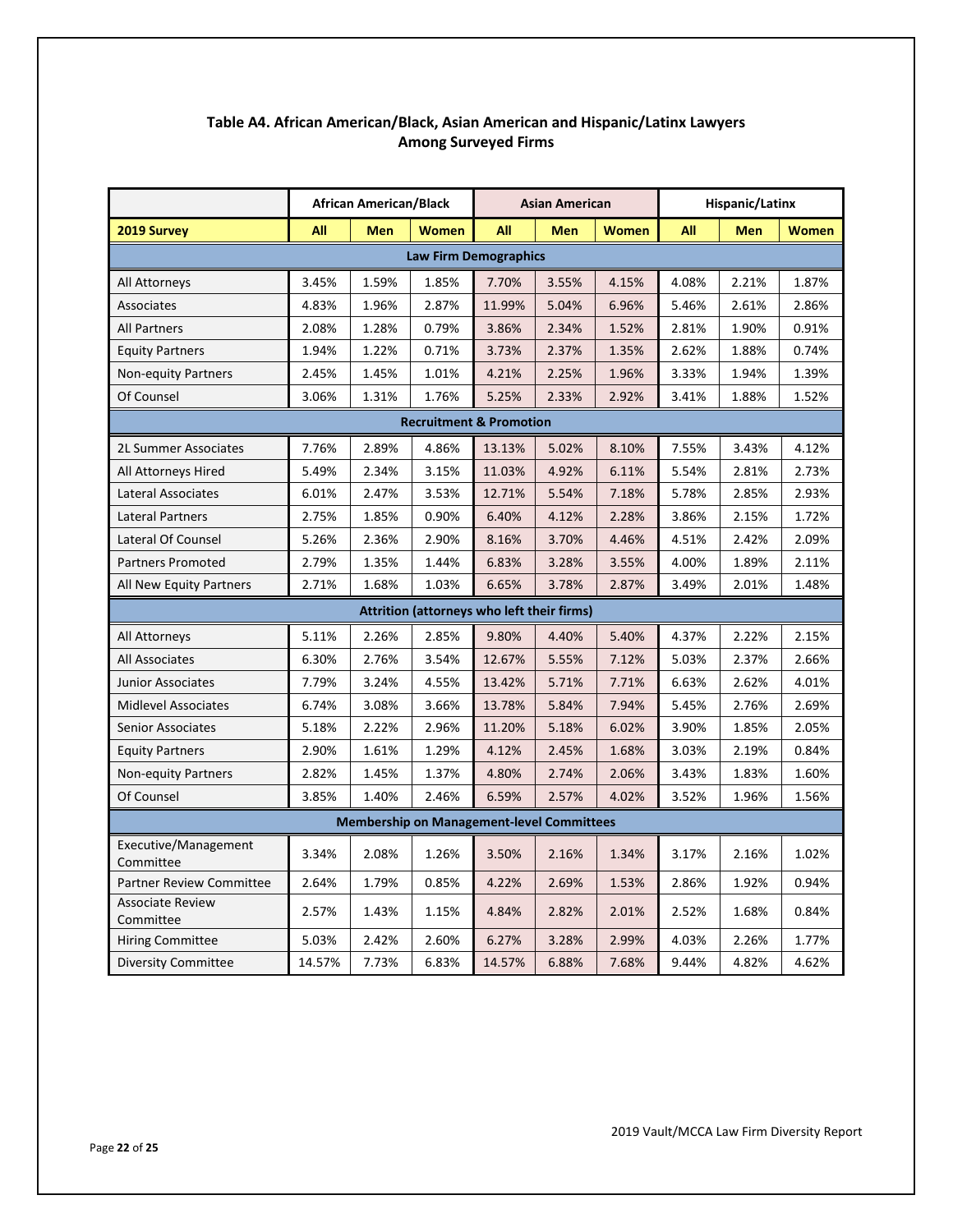### **Table A5. Multiracial, Alaska Native/Native American and Native Hawaiian/Pacific Islander Lawyers Among Surveyed Firms**

|                                                  | <b>Multiracial</b> |            |              | <b>Alaska Native/American</b><br>Indian |            |              | Native Hawaiian/<br><b>Pacific Islander</b> |            |              |  |  |  |  |
|--------------------------------------------------|--------------------|------------|--------------|-----------------------------------------|------------|--------------|---------------------------------------------|------------|--------------|--|--|--|--|
| 2019 Survey                                      | All                | <b>Men</b> | <b>Women</b> | All                                     | <b>Men</b> | <b>Women</b> | All                                         | <b>Men</b> | <b>Women</b> |  |  |  |  |
| <b>Law Firm Demographics</b>                     |                    |            |              |                                         |            |              |                                             |            |              |  |  |  |  |
| All Attorneys                                    | 2.02%              | 1.00%      | 1.02%        | 0.17%                                   | 0.09%      | 0.08%        | 0.06%                                       | 0.03%      | 0.03%        |  |  |  |  |
| Associates                                       | 3.24%              | 1.48%      | 1.76%        | 0.18%                                   | 0.08%      | 0.10%        | 0.08%                                       | 0.04%      | 0.04%        |  |  |  |  |
| All Partners                                     | 0.89%              | 0.56%      | 0.32%        | 0.16%                                   | 0.10%      | 0.06%        | 0.04%                                       | 0.03%      | 0.01%        |  |  |  |  |
| <b>Equity Partners</b>                           | 0.76%              | 0.54%      | 0.22%        | 0.14%                                   | 0.10%      | 0.04%        | 0.03%                                       | 0.02%      | 0.01%        |  |  |  |  |
| <b>Non-equity Partners</b>                       | 1.23%              | 0.64%      | 0.59%        | 0.21%                                   | 0.11%      | 0.10%        | 0.06%                                       | 0.04%      | 0.02%        |  |  |  |  |
| Of Counsel                                       | 1.44%              | 0.75%      | 0.70%        | 0.20%                                   | 0.07%      | 0.12%        | 0.05%                                       | 0.02%      | 0.03%        |  |  |  |  |
| <b>Recruitment &amp; Promotion</b>               |                    |            |              |                                         |            |              |                                             |            |              |  |  |  |  |
| 2L Summer Associates                             | 3.81%              | 1.75%      | 2.05%        | 0.25%                                   | 0.19%      | 0.06%        | 0.14%                                       | 0.08%      | 0.06%        |  |  |  |  |
| All Attorneys Hired                              | 2.98%              | 1.31%      | 1.67%        | 0.21%                                   | 0.11%      | 0.11%        | 0.08%                                       | 0.03%      | 0.05%        |  |  |  |  |
| Lateral Associates                               | 3.24%              | 1.48%      | 1.76%        | 0.23%                                   | 0.12%      | 0.11%        | 0.11%                                       | 0.04%      | 0.07%        |  |  |  |  |
| <b>Lateral Partners</b>                          | 1.63%              | 0.82%      | 0.82%        | 0.17%                                   | 0.09%      | 0.09%        | 0.04%                                       | 0.04%      | 0.00%        |  |  |  |  |
| Lateral Of Counsel                               | 2.68%              | 1.23%      | 1.45%        | 0.32%                                   | 0.11%      | 0.21%        | 0.05%                                       | 0.00%      | 0.05%        |  |  |  |  |
| <b>Partners Promoted</b>                         | 2.16%              | 1.03%      | 1.12%        | 0.36%                                   | 0.36%      | 0.00%        | 0.13%                                       | 0.09%      | 0.04%        |  |  |  |  |
| All New Equity Partners                          | 1.48%              | 0.62%      | 0.86%        | 0.21%                                   | 0.21%      | 0.00%        | 0.08%                                       | 0.04%      | 0.04%        |  |  |  |  |
| Attrition (attorneys who left their firms)       |                    |            |              |                                         |            |              |                                             |            |              |  |  |  |  |
| All Attorneys                                    | 2.45%              | 1.03%      | 1.42%        | 0.25%                                   | 0.11%      | 0.14%        | 0.10%                                       | 0.05%      | 0.05%        |  |  |  |  |
| All Associates                                   | 3.37%              | 1.37%      | 2.00%        | 0.23%                                   | 0.08%      | 0.15%        | 0.12%                                       | 0.04%      | 0.08%        |  |  |  |  |
| Junior Associates                                | 3.32%              | 1.31%      | 2.00%        | 0.39%                                   | 0.23%      | 0.15%        | 0.23%                                       | 0.08%      | 0.15%        |  |  |  |  |
| <b>Midlevel Associates</b>                       | 3.83%              | 1.62%      | 2.20%        | 0.29%                                   | 0.10%      | 0.19%        | 0.10%                                       | 0.03%      | 0.06%        |  |  |  |  |
| <b>Senior Associates</b>                         | 2.93%              | 1.14%      | 1.78%        | 0.10%                                   | 0.00%      | 0.10%        | 0.10%                                       | 0.03%      | 0.07%        |  |  |  |  |
| <b>Equity Partners</b>                           | 0.84%              | 0.52%      | 0.32%        | 0.26%                                   | 0.19%      | 0.06%        | 0.13%                                       | 0.13%      | 0.00%        |  |  |  |  |
| <b>Non-equity Partners</b>                       | 0.84%              | 0.46%      | 0.38%        | 0.23%                                   | 0.08%      | 0.15%        | 0.08%                                       | 0.08%      | 0.00%        |  |  |  |  |
| Of Counsel                                       | 1.23%              | 0.50%      | 0.73%        | 0.34%                                   | 0.17%      | 017%         | 0.00%                                       | 0.00%      | 0.00%        |  |  |  |  |
| <b>Membership on Management-level Committees</b> |                    |            |              |                                         |            |              |                                             |            |              |  |  |  |  |
| Executive/Management<br>Committee                | 0.37%              | 0.33%      | 0.04%        | 0.37%                                   | 0.24%      | 0.12%        | 0.00%                                       | 0.00%      | 0.00%        |  |  |  |  |
| <b>Partner Review Committee</b>                  | 0.68%              | 0.55%      | 0.13%        | 0.13%                                   | 0.09%      | 0.04%        | 0.00%                                       | 0.00%      | 0.00%        |  |  |  |  |
| Associate Review<br>Committee                    | 1.03%              | 0.75%      | 0.28%        | 0.11%                                   | 0.11%      | 0.00%        | 0.03%                                       | 0.00%      | 0.03%        |  |  |  |  |
| Hiring Committee                                 | 1.54%              | 0.59%      | 0.95%        | 0.16%                                   | 0.09%      | 0.07%        | 0.05%                                       | 0.02%      | 0.02%        |  |  |  |  |
| Diversity Committee                              | 2.55%              | 1.07%      | 1.48%        | 0.24%                                   | 0.12%      | 0.12%        | 0.12%                                       | 0.10%      | 0.02%        |  |  |  |  |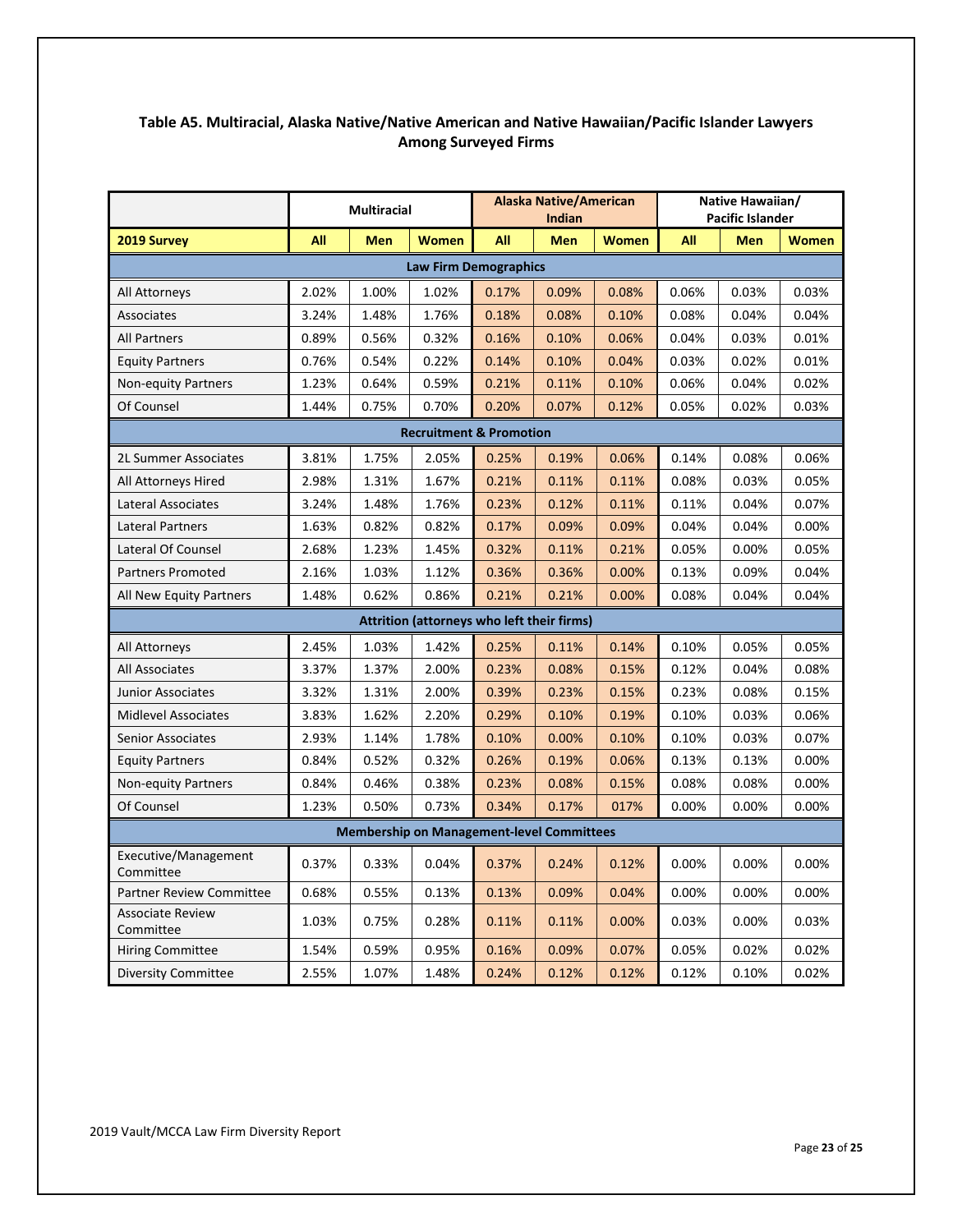|                                                  |       | <b>Openly LGBTQ</b> |                                            | <b>Individuals with Disabilities</b> |            |              |  |  |  |  |  |  |  |
|--------------------------------------------------|-------|---------------------|--------------------------------------------|--------------------------------------|------------|--------------|--|--|--|--|--|--|--|
| 2019 Survey                                      | All   | <b>Men</b>          | <b>Women</b>                               | All                                  | <b>Men</b> | <b>Women</b> |  |  |  |  |  |  |  |
| <b>Overall Law Firm Demographics</b>             |       |                     |                                            |                                      |            |              |  |  |  |  |  |  |  |
| All Attorneys                                    | 2.90% | 1.97%               | 0.93%                                      | 0.53%                                | 0.34%      | 0.19%        |  |  |  |  |  |  |  |
| Associates                                       | 4.01% | 2.71%               | 1.29%                                      | 0.55%                                | 0.33%      | 0.22%        |  |  |  |  |  |  |  |
| <b>All Partners</b>                              | 1.93% | 1.31%               | 0.62%                                      | 0.48%                                | 0.34%      | 0.13%        |  |  |  |  |  |  |  |
| <b>Equity Partners</b>                           | 1.90% | 1.31%               | 0.59%                                      | 0.44%                                | 0.33%      | 0.11%        |  |  |  |  |  |  |  |
| <b>Non-equity Partners</b>                       | 2.02% | 1.32%               | 0.69%                                      | 0.57%                                | 0.38%      | 0.19%        |  |  |  |  |  |  |  |
| Of Counsel                                       | 2.16% | 1.52%               | 0.65%                                      | 0.64%                                | 0.36%      | 0.28%        |  |  |  |  |  |  |  |
| <b>Recruitment &amp; Promotion</b>               |       |                     |                                            |                                      |            |              |  |  |  |  |  |  |  |
| <b>2L Summer Associates</b>                      | 5.61% | 3.33%               | 2.27%                                      | 0.35%                                | 0.19%      | 0.16%        |  |  |  |  |  |  |  |
| All Attorneys Hired                              | 3.66% | 2.50%               | 1.16%                                      | 0.52%                                | 0.31%      | 0.21%        |  |  |  |  |  |  |  |
| Lateral Associates                               | 4.02% | 2.90%               | 1.12%                                      | 0.58%                                | 0.30%      | 0.28%        |  |  |  |  |  |  |  |
| <b>Lateral Partners</b>                          | 1.89% | 1.55%               | 0.34%                                      | 0.43%                                | 0.26%      | 0.17%        |  |  |  |  |  |  |  |
| Lateral Of Counsel                               | 2.42% | 1.56%               | 0.86%                                      | 0.75%                                | 0.48%      | 0.27%        |  |  |  |  |  |  |  |
| <b>Partners Promoted</b>                         | 2.20% | 1.35%               | 0.85%                                      | 0.72%                                | 0.36%      | 0.36%        |  |  |  |  |  |  |  |
| All New Equity Partners                          | 2.34% | 1.52%               | 0.82%                                      | 0.33%                                | 0.16%      | 0.16%        |  |  |  |  |  |  |  |
|                                                  |       |                     | Attrition (attorneys who left their firms) |                                      |            |              |  |  |  |  |  |  |  |
| All Attorneys                                    | 2.88% | 2.02%               | 0.86%                                      | 0.37%                                | 0.21%      | 0.16%        |  |  |  |  |  |  |  |
| <b>All Associates</b>                            | 3.41% | 2.41%               | 1.01%                                      | 0.33%                                | 0.14%      | 0.19%        |  |  |  |  |  |  |  |
| <b>Junior Associates</b>                         | 4.47% | 3.01%               | 1.46%                                      | 0.54%                                | 0.23%      | 0.31%        |  |  |  |  |  |  |  |
| <b>Midlevel Associates</b>                       | 3.47% | 2.50%               | 0.97%                                      | 0.29%                                | 0.13%      | 0.16%        |  |  |  |  |  |  |  |
| <b>Senior Associates</b>                         | 2.89% | 2.05%               | 0.84%                                      | 0.27%                                | 0.10%      | 0.17%        |  |  |  |  |  |  |  |
| <b>Equity Partners</b>                           | 2.58% | 1.80%               | 0.77%                                      | 0.06%                                | 0.06%      | 0.00%        |  |  |  |  |  |  |  |
| <b>Non-equity Partners</b>                       | 1.60% | 1.14%               | 0.46%                                      | 0.30%                                | 0.15%      | 0.15%        |  |  |  |  |  |  |  |
| Of Counsel                                       | 1.90% | 1.28%               | 0.61%                                      | 0.84%                                | 0.67%      | 0.17%        |  |  |  |  |  |  |  |
| <b>Membership on Management-level Committees</b> |       |                     |                                            |                                      |            |              |  |  |  |  |  |  |  |
| <b>Executive/Management Committee</b>            | 2.08% | 0.98%               | 1.10%                                      | 0.37%                                | 0.16%      | 0.20%        |  |  |  |  |  |  |  |
| <b>Partner Review Committee</b>                  | 2.05% | 0.72%               | 1.32%                                      | 0.34%                                | 0.26%      | 0.09%        |  |  |  |  |  |  |  |
| Associate Review Committee                       | 2.18% | 1.29%               | 0.89%                                      | 0.36%                                | 0.28%      | 0.08%        |  |  |  |  |  |  |  |
| <b>Hiring Committee</b>                          | 3.58% | 1.99%               | 1.58%                                      | 0.63%                                | 0.34%      | 0.29%        |  |  |  |  |  |  |  |
| <b>Diversity Committee</b>                       | 9.39% | 5.98%               | 3.40%                                      | 0.66%                                | 0.24%      | 0.41%        |  |  |  |  |  |  |  |
| <b>Other Leadership Roles*</b>                   |       |                     |                                            |                                      |            |              |  |  |  |  |  |  |  |
| U.S. Office Heads                                | 0.53% |                     |                                            |                                      |            |              |  |  |  |  |  |  |  |
| Practice Leaders                                 |       | 1.86%               |                                            | 0.56%                                |            |              |  |  |  |  |  |  |  |

### **Table A6. LGBTQ Lawyers and Attorneys with Disabilities among Surveyed Firms**

*\*Gender-specific data is unavailable.*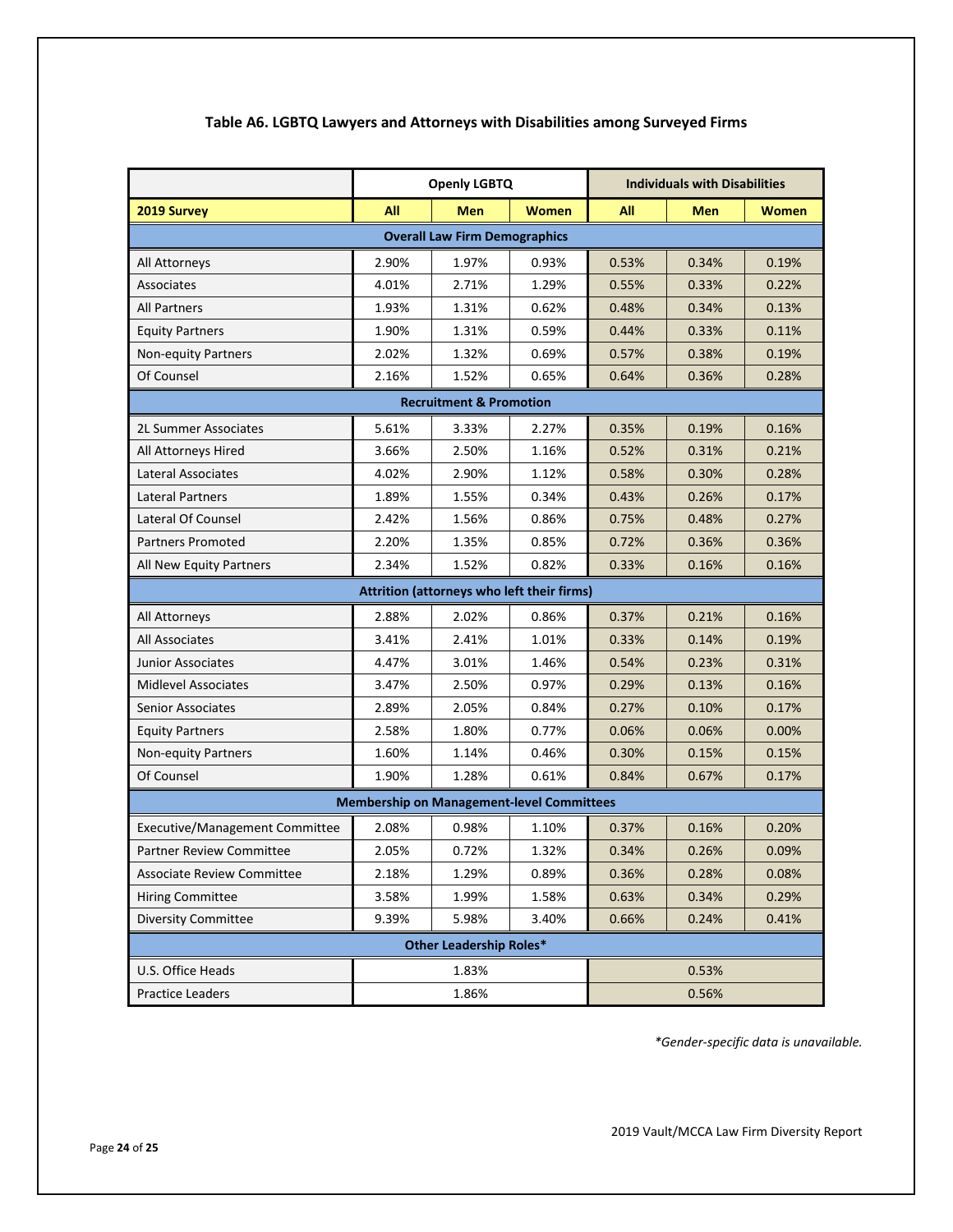## **Participating Law Firms 2019 Vault/MCCA Law Firm Diversity Survey**

*\*Law firms that have participated in the Vault/MCCA Survey every year for the past 10 years.*

Adams and Reese LLP\* Akerman LLP\* Akin Gump Strauss Hauer & Feld LLP\* Allen & Overy LLP\* Allen Matkins Leck Gamble Mallory & Natsis LLP Alston & Bird LLP\* Arent Fox LLP\* Armstrong Teasdale LLP Arnold & Porter Kaye Scholer LLP\* Ater Wynne LLP Atkinson, Andelson, Loya, Ruud & Romo Axinn Veltrop & Harkrider LLP Baird Holm LLP\* Baker & McKenzie, LLP\* Baker Botts LLP\* Baker, Donelson, Bearman, Caldwell & Berkowitz, PC\* BakerHostetler\* Ballard Spahr LLP Banner & Witcoff Ltd Barack Ferrazzano Kirschbaum & Nagelberg LLP Barnes & Thornburg LLP Best Best & Krieger LLP Beveridge & Diamond P.C. Blank Rome LLP\* Boies Schiller Flexner LLP\* Bookoff McAndrews, PLLC Bowman and Brooke LLP Bracewell LLP\* Bressler, Amery & Ross, P.C. Bricker & Eckler LLP\* Brown & James, P.C. Bryan Cave Leighton Paisner LLP\* Buchanan Ingersoll & Rooney PC\* Buckley LLP Burns White LLC Cadwalader, Wickersham & Taft LLP\* Cahill Gordon & Reindel LLP\* Calfee, Halter & Griswold LLP Cantrell, Strenski & Mehringer, LLP Carlton Fields\*

Carter Ledyard & Milburn LLP Chapman and Cutler LLP Choate Hall & Stewart LLP\* Cleary Gottlieb Steen & Hamilton LLP\* Clifford Chance US LLP\* Constangy, Brooks, Smith & Prophete, LLP Cooley LLP\* Covington & Burling LLP\* Cozen O'Connor Cravath, Swaine & Moore LLP\* Crowell & Moring LLP\* Davis & Harman LLP\* Davis Polk & Wardwell LLP\* Davis Wright Tremaine LLP\* Day Pitney LLP Debevoise & Plimpton LLP\* Dechert LLP\* Dentons\* Dinsmore & Shohl LLP\* DLA Piper LLP (US)\* Dorsey & Whitney LLP\* Drew Eckl & Farnham LLP\* Drinker Biddle & Reath LLP\* Duane Morris LLP\* Dykema Gossett PLLC\* Edwards Cohen Dawson Noble & Dawes, P.A. Epstein Becker & Green, P.C.\* Eversheds Sutherland (US) LLP\* Faegre Baker Daniels LLP\* Farella Braun + Martel LLP\* Fenwick & West LLP\* Finnegan Henderson Farabow Garrett & Dunner, LLP\* Fish & Richardson P.C.\* Fisher Phillips Fletcher Yoder PC Foley & Lardner LLP\* Foley Hoag LLP\* Fox Rothschild LLP\* Fredrikson & Byron, P.A. Fried, Frank, Harris, Shriver & Jacobson LLP\*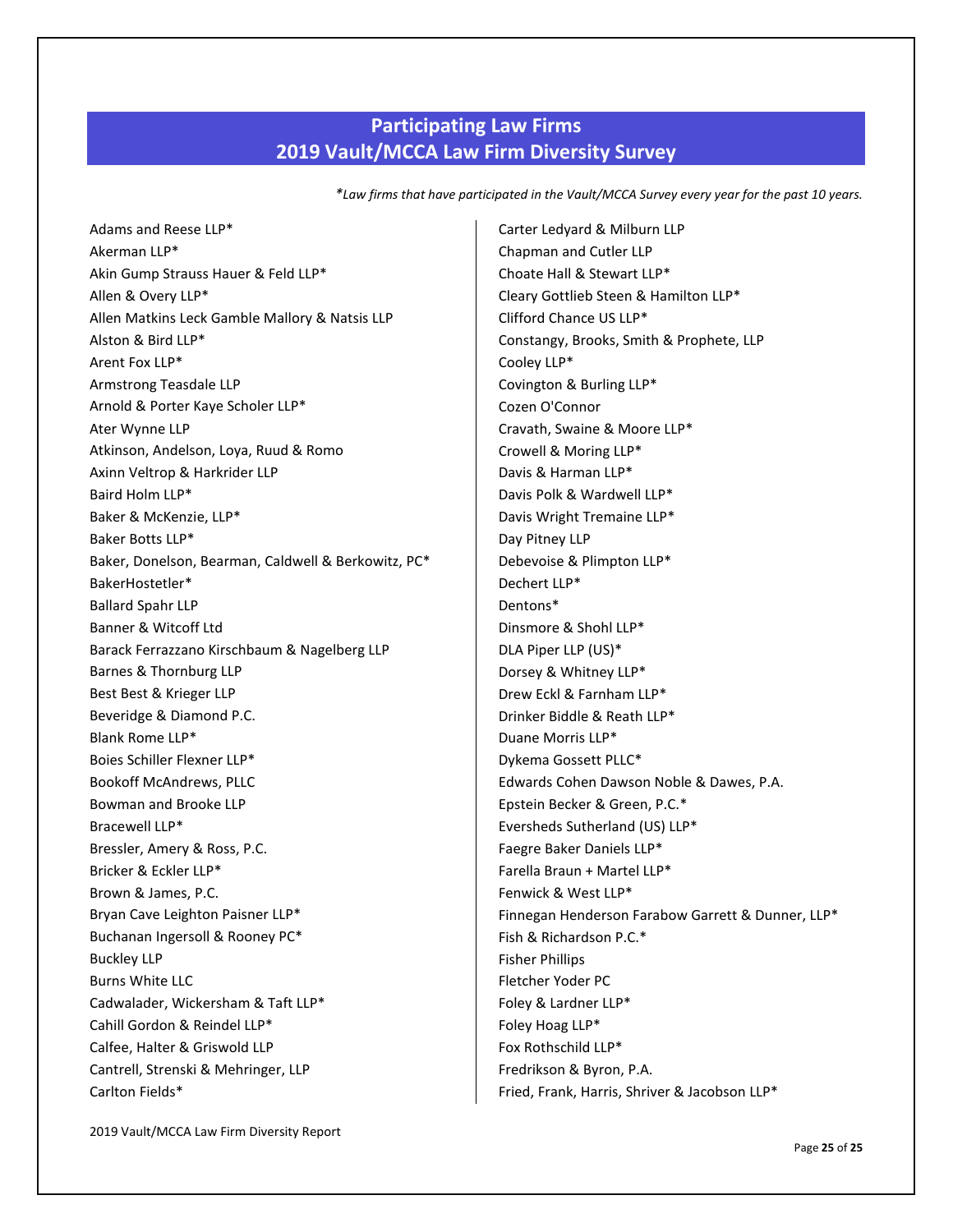Frost Brown Todd LLC GableGotwals Galloway, Johnson, Tompkins, Burr & Smith, APLC Gentry Locke, LLP\* Gibbons P.C.\* Gibson, Dunn & Crutcher LLP\* Goldberg Segalla Goodwin Procter LLP\* Gordon Rees Scully Mansukhani, LLP\* Goulston & Storrs PC Gray Plant Mooty Greenberg Traurig, LLP\* Greensfelder, Hemker & Gale, P.C. Greenspoon Marder, P.A. Groom Law Group, Chartered Hanson Bridgett LLP Harrity & Harrity, LLP Haynes and Boone LLP\* Hinshaw & Culbertson LLP\* Hogan Lovells US LLP\* Holland & Hart LLP\* Holland & Knight LLP\* Howell & Fisher, PLLC Hughes Hubbard & Reed LLP\* Hunton Andrews Kurth LLP\* Husch Blackwell LLP\* Ice Miller LLP\* Jaburg & Wilk, P.C. Jackson Lewis P.C.\* Jackson Walker L.L.P.\* Jenner & Block LLP\* Jones Day\* Jones Walker LLP K&L Gates LLP Kasowitz Benson Torres LLP Katten Muchin Rosenman LLP\* Kaufman Dolowich Voluck LLP Kelley Drye & Warren LLP\* Kilpatrick Townsend & Stockton LLP King & Spalding\* Kirkland & Ellis LLP\* Knobbe Martens Kobre & Kim LLP Kramer Levin Naftalis & Frankel LLP\* Kutak Rock LLP\*

Lane Powell PC\* Latham & Watkins LLP\* Lathrop Gage LLP Lewis Roca Rothgerber Christie LLP\* Linklaters LLP\* Littler Mendelson P.C.\* Locke Lord LLP\* Loeb & Loeb LLP\* Lowenstein Sandler LLP Manatt, Phelps & Phillips, LLP\* Mayer Brown LLP\* Maynard Cooper & Gale PC McCarter & English LLP\* McDermott Will & Emery LLP McGinnis, Lochridge, & Kilgore L.L.P. McGlinchey Stafford McGuireWoods LLP\* Michael Best & Friedrich LLP Milbank LLP\* Miles & Stockbridge P.C. Miller & Chevalier Chartered Miller & Martin PLLC\* Mintz, Levin, Cohn, Ferris, Glovsky and Popeo, P.C.\* Moore & Van Allen PLLC\* Morgan, Lewis & Bockius LLP\* Moritt Hock & Hamroff LLP Morrison & Foerster LLP\* Morrison Mahoney LLP Munger, Tolles & Olson LLP\* Neal, Gerber & Eisenberg LLP\* Nilan Johnson Lewis PA Nixon Peabody LLP\* Norman, Wood, Kendrick & Turner Norton Rose Fulbright\* Ogletree, Deakins, Nash, Smoak & Stewart, P.C.\* O'Melveny & Myers LLP\* Orgain Bell & Tucker, LLP Orrick, Herrington & Sutcliffe LLP\* Parsons, Lee & Juliano, P.C.\* Paul Hastings LLP\* Paul, Weiss, Rifkind, Wharton & Garrison, LLP\* Pepper Hamilton LLP\* Perkins Coie LLP\* Pettit Kohn Ingrassia Lutz & Dolin PC Phelps Dunbar LLP